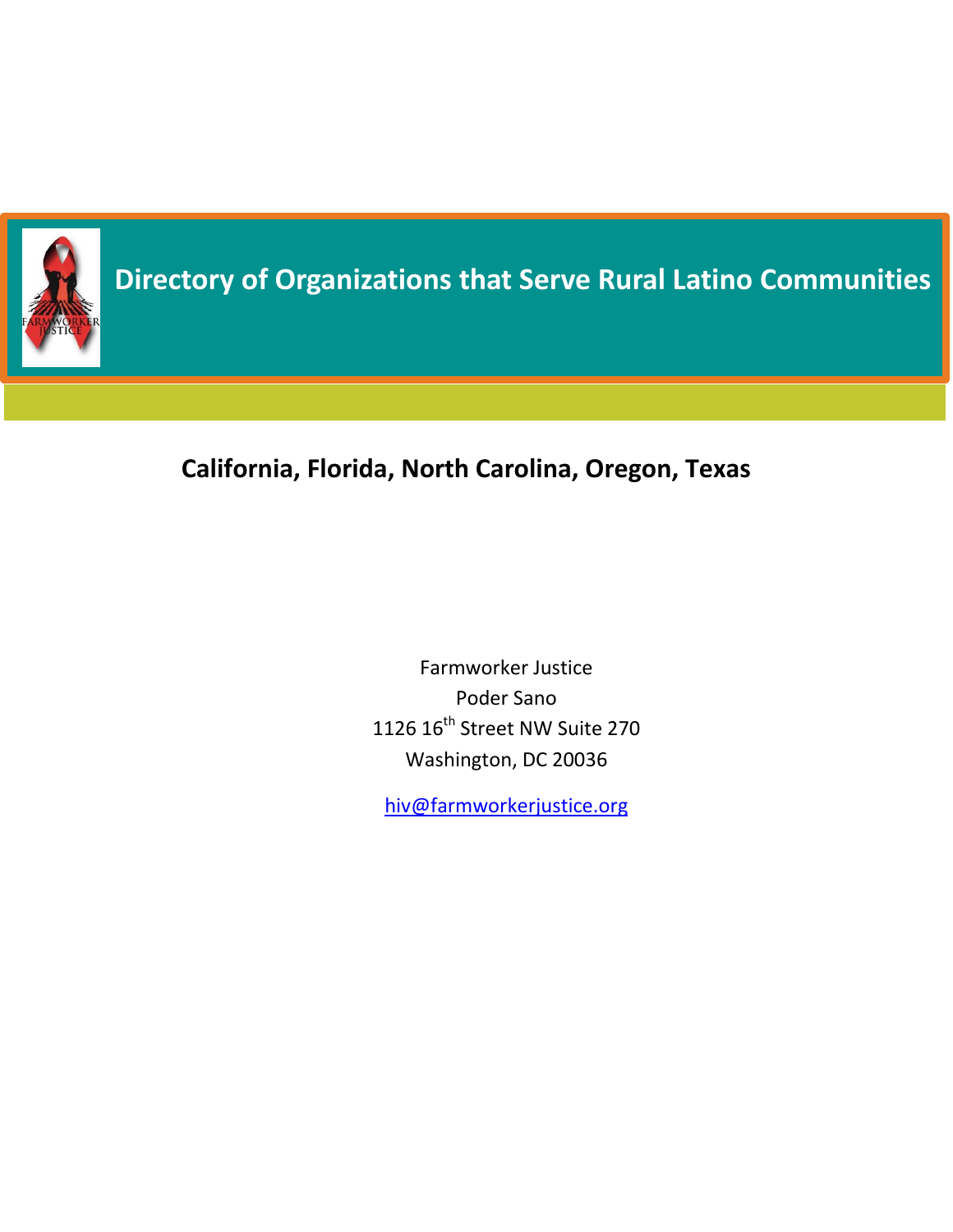### **California**

#### **Amador County Public Health**

10877 Conductor Blvd., Suite 400 Sutter Creek, CA 95685 209-223-6407 209-223-1562 (fax) [http://www.co.amador.ca.us](http://www.co.amador.ca.us/)

**Type of Organization:** Health Department **Regions Served:** Amador, Sutter Creek, Ione, Jackson, Plymouth, Pine Grove, Pioneer and some of Calaveras Counties **Languages:** Spanish **Health Areas:** HIV/AIDS, Sexually Transmitted Infections (STIs), Tobacco Prevention, **Tuberculosis Services:** Clinical, Outreach/Health Education/Promotores de Salud **Contact:** 

**Ampla Health**

935 Market Street Yuba City, CA 95991- 1.866.358.9791 / (530) 674-4261 [http://www.amplahealth.org](http://www.amplahealth.org/) [www.dnci.org](http://www.dnci.org/)

**Type of Organization:** Health Center/Clinic **Regions Served: Languages:** Spanish **Health Areas: Services: Contact:** 

**Anderson Valley Health Center, Inc** 13500 Airport Rd Boonville, CA 95415 (707) 895-3477 <http://www.avhc.org/AVHC/Home.html>

**Type of Organization:** Health Center/Clinic **Regions Served: Languages:** Spanish **Health Areas:** Immunization, Physicals, Family Planning, Women's Health, Dental

**Services:** Health Education, Prevention Services, Behavioral Health, Clinical **Contact:** 

**Arbuckle Medical & Dental**  89 Putnam Way Arbuckle, CA 95912 530.476.2200 [http://www.amplahealth.org](http://www.amplahealth.org/)

T**ype of Organization:** Health Center/Clinic **Regions Served: Languages:** Spanish **Health Areas: Services: Contact:** 

**Avenal Community Health Center**  1000 Skyline Blvd Avenal, CA 93204 (559) 386-4500 <http://www.avenalchc.org/>

**Type of Organization:** Health Center/Clinic **Regions Served: Languages:** Spanish **Health Areas:** Diabetic Care Programs, Immunization for Adults and Children, Flu Shots, Prenatal Care (CPSP), Pap Smear Exams, **Services:** Clinical**,** Nutritional Counseling, Behavior Health Counseling, Medical and Health Education, School Physicals **Contact:** 

**Bienestar Human Services, Inc.**

53-990 Enterprise Way Coachella, CA 92236 323-727-7896 323-727-7985 (fax) [www.bienestar.org](http://www.bienestar.org/)

**Type of Organization:** Community-Based Organization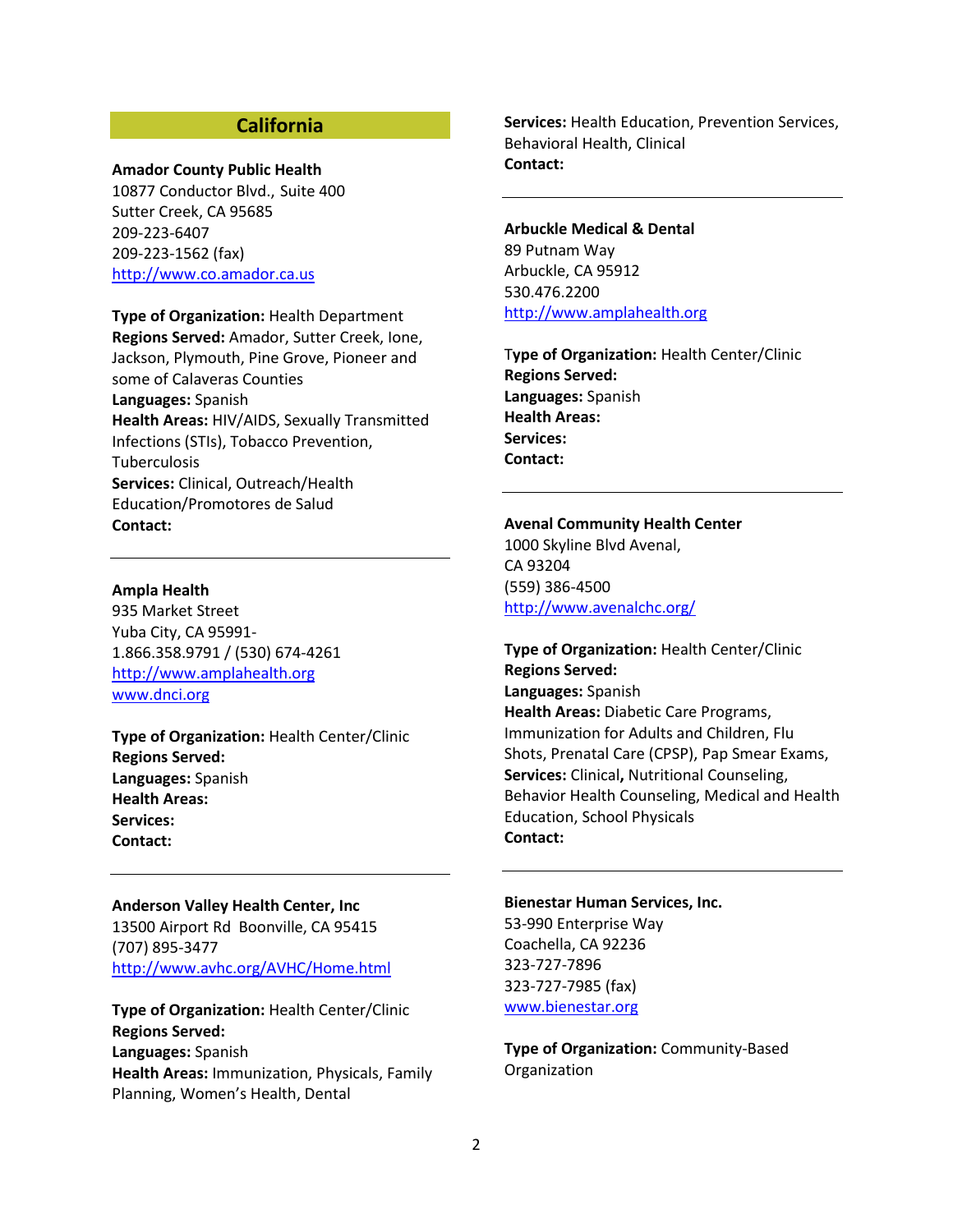**Regions Served:** LA, San Diego and Riverside counties **Languages:** Spanish **Health Areas:** HIV/AIDS, Sexually Transmitted Infections (STIs) **Services:** Outreach/Health Education/Promotores de Salud, Social Services. Mental Health Services, Social Justice **Contact:** 

#### **Borrego Community Health Foundation**

4343 Yaqui Pass Road Borrego Springs, CA 92004 Phone: (760) 767-5051 Fax: (760) 767-4552 [http://www.borregomedical.org/index.php?opt](http://www.borregomedical.org/index.php?option=com_content&view=article&id=63&Itemid=126) [ion=com\\_content&view=article&id=63&Itemid=](http://www.borregomedical.org/index.php?option=com_content&view=article&id=63&Itemid=126) [126](http://www.borregomedical.org/index.php?option=com_content&view=article&id=63&Itemid=126)

**Type of Organization:** Health Center/Clinic **Regions Served:** San Diego and Riverside Counties

**Languages:** Spanish

**Health Areas:** General Medicine, Family Medicine, Internal Medicine, Ob-Gyn Pediatrics, Dental Cancer Screening, Immunizations, Comprehensive Perinatal Services, Family Planning **Services:** Clinical, Transportation Services, Translation Services, Application Assistance, Referral Coordination, Social Services, Health Education, Nutrition Counseling, Well Child Exams

#### **Contact:**

### **California Rural Legal Assistance, Inc.**

449 Broadway Street El Centro, CA 92243 760-353-0220 760-353-6914 (fax) [www.crla.org](http://www.crla.org/)

**Type of Organization:** Legal services **Regions Served:** California: Coachella, Delano, El Centro, Fresno, Lamont, Gilroy, Madera, Marysville, Modesto, Monterey, Oceanside,

Oxnard, Salinas, San Luis Obispo, Santa Barbara, Santa Cruz, Santa Maria, Santa Rosa, Stockton, and Watsonville Counties **Languages:** Spanish, Mixteco Bajo, Mixteco Alto **Health Areas:** Pesticide Safety, Health Care Access and Health Insurance Coverage **Services:** Outreach/Health Education/Promotores de Salud, Legal Services **Contact:** 

**The Campus Health Center Cal State, Monterey Bay** 100 Campus Center Seaside, CA 93955-8001 831-582-3965 831-582-3976 (fax) [www.health.csumb.edu](http://www.health.csumb.edu/)

**Type of Organization:** Academic Institution **Regions Served:** Monterey, San Benito, and Santa Cruz (i.e., Aromas, Big Sur, Carmel, Carmel-by-the-Sea, Carmel Valley, Del Rey Oaks, Gonzales, Greenfield, King City, Marina, Monterey, Pacific Grove, Pajaro, Pebble Beach, Salinas, Sand City, Seaside, Soledad, Watsonville) Counties **Languages:** Spanish **Health Areas:** HIV/AIDS, Sexually Transmitted Infections (STIs), Tobacco Prevention, Occupational Health, College Student Health **Services:** Clinical, Outreach/Health Education/Promotores de Salud **Contact:** 

**Central City Community Health Center**  5970 S Central Ave Los Angeles, CA (323) 234-3280 <http://www.centralcityhealth.org/>

**Type of Organization:** Health Center/Clinic **Regions Served:** Los Angeles, Anaheim , Stanton **Languages:** Spanish **Health Areas**: Primary Care, Internal Medicine, Pediatrics, Vaccine for Children Program (VFC), OB/GYN, Family Planning, Women, Infant and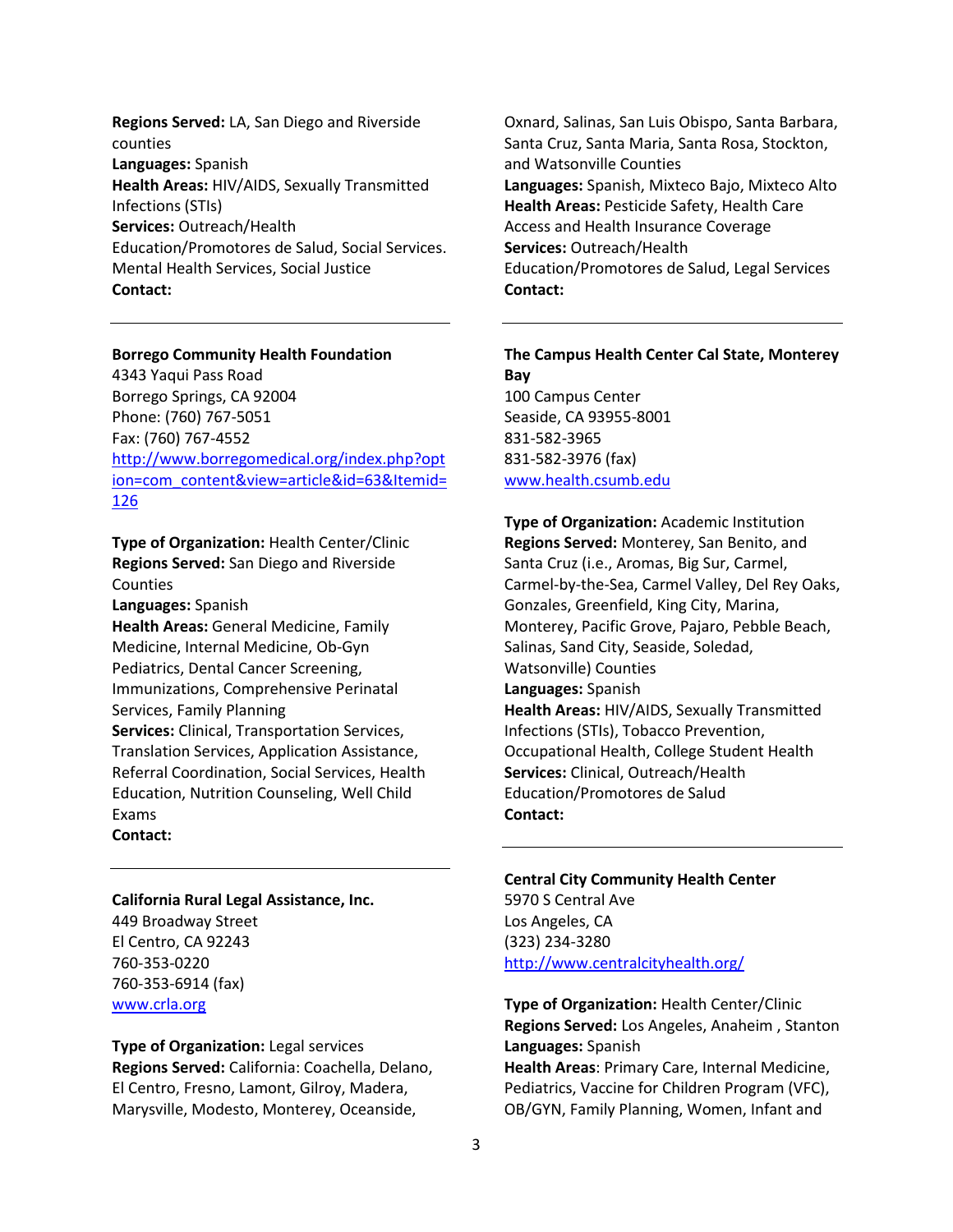Children Program (WIC), Podiatry, Chronic Disease Management Program, Diabetes Care, Homeless Health

**Services:** Perinatal Services Programs, Child Health and Disability Prevention Program (CHDP), Psychiatry, Migrant Seasonal Farm Worker (MSFW) Program, Mental Health, Residential Care Health Services Program Services Program **Contact:** 

### **Central Coast HIV/AIDS Services**

PO Box 1931 Monterey, CA 93942 831-394-4747 831-442-3985 (fax) [www.cchas.org](http://www.cchas.org/)

**Contact:** 

**Type of Organization:** Community-Based **Organization Regions Served:** Monterey and San Benito Counties **Languages:** Spanish **Health Areas:** HIV/AIDS, Social Services **Services:** 

**Chico Dental** 680 Cohasset Road Chico Chico, CA 95926 530.342.6065 [http://www.amplahealth.org](http://www.amplahealth.org/)

**Type of Organization:** Health Center/Clinic **Regions Served: Languages: Health Areas: Services: Contact:** 

#### **Chico Medical**

680 Cohasset Road Chico Chico, CA 95926 530.342.4395

### [http://www.amplahealth.org](http://www.amplahealth.org/)

**Type of Organization:** Health Center/Clinic **Regions Served: Languages: Health Areas: Services: Contact:** 

**Chiropractic Rural Health Alliance**

17602 17th Street, Suite 102-181 Tustin, CA 92780 800-600-7032 [www.thecrha.com](http://www.thecrha.com/)

**Type of Organization:** Consultants on the Integration of Chiropractic in CHCs **Regions Served:** California **Languages:** Spanish, French **Health Areas:** chiropractic services integration in non-profit PCP clinics **Services:** Clinical **Contact:** 

**Clinica de Salud de Valle de Salinas**  950 Circle Dr Salinas, CA (831) 757-6237 <http://www.csvs.org/>

**Type of Organization:** Health Center/Clinic **Regions Served:** Salinas **Languages:** Spanish **Health Areas: Services: Contact:** 

### **Clínica Sierra Vista**

1430 Truxtun Ave., Suite 400 Bakersfield, CA 93301 661-635-3050 661-869-1041 (fax) www.clinicasierravista.org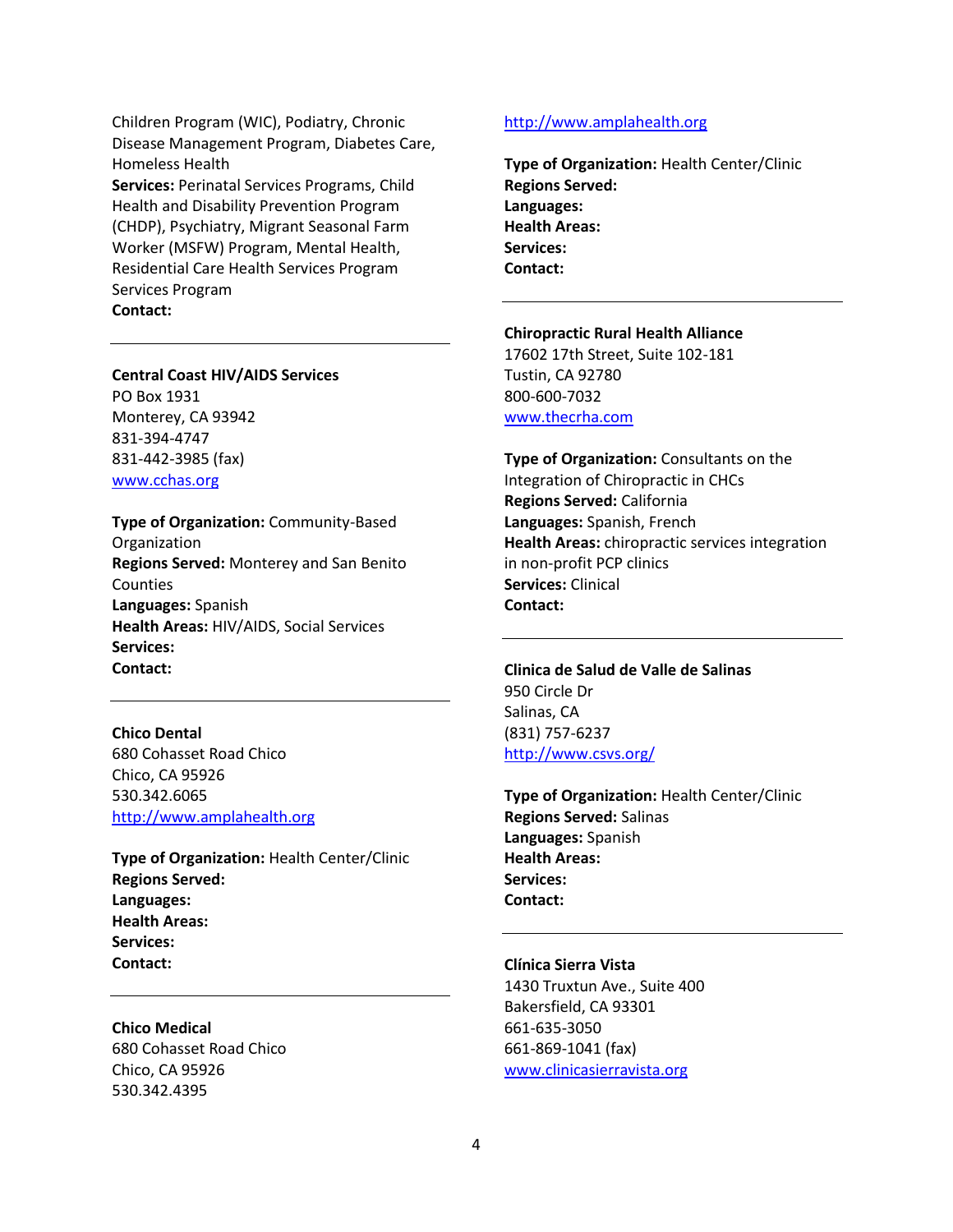**Type of Organization:** Health Center/Clinic **Regions Served:** Kern, Fresno, and Inyo Counties at 63 locations **Languages:** Spanish, Hmong, others **Health Areas:** HIV/AIDS, Sexually Transmitted Infections (STIs), Diabetes, Tobacco Prevention, Cardiovascular Disease, Tuberculosis, Cancer Prevention, Occupational Health **Services:** Clinical, Outreach/Health Education/Promotores de Salud, Social Services, Mental Health Services **Contact:** 

**Clínicas de Salud del Pueblo, Inc.** 1166 K Street Brawley, CA 92227 (760) 344-9951 (760) 344- 5840 (fax)

[www.cdsdp.org](http://www.cdsdp.org/)

**Type of Organization:** Health Center/Clinic **Regions Served:** Imperial and Riverside **Counties Languages:** Spanish **Health Areas** HIV/AIDS Sexually Transmitted Infections (STIs), Diabetes, Cancer Prevention, Reproductive Health/Family Planning **Services:** Clinical, Outreach/Health Education/Promotores de Salud **Contact:** 

**Clinicas del Camino Real, Inc** 200 South Wells Rd. Ventura, CA 93004 (805) 647-6322 <http://www.clinicas.org/locations>

**Type of Organization:** Health Center/Clinic **Regions Served:** 11 locations near Ventura Calirfornia, and a mobile unit **Languages:** Spanish **Health Areas:** Family Practice, Dental Care, Mental Health, Vision Care, Chiropractic, X-Rays **Services:** Clinical, Health Education **Contact:** 

### **CommuniCare Health Centers** 804 Court St Woodland, CA 95695 530-668-2400 530-668-3434 (fax) [www.communicarehc.org](http://www.communicarehc.org/)

**Type of Organization:** Community-Based Organization **Regions Served:** Woodland, Davis, West Sacramento, Knights Landing County **Languages:** Spanish **Health Areas:** HIV/AIDS,Sexually Transmitted Infections (STIs), Diabetes, Tobacco Prevention, prenatal, teen **Services:** Clinical, Outreach/Health, Education/Promotores de Salud, Social Services, substance Abuse Counseling **Contact:** 

### **Community Care HIV/AIDS Program**

8050 A Lake Street, Lower Lake, CA 95457 707)995-1606 and 301 S. State Street, Ukiah, CA 95482 (707) 462-3041 [www.communitycare707.com](http://www.communitycare707.com/)

**Type of Organization:** Community-Based **Organization Regions Served:** Woodland, Davis, West Sacramento, Knights Landing Counties **Languages:** Spanish **Health Areas:** HIV/AIDS **Services:** Outreach/Health, Social Services **Contact:** Rachel Robison Project Director rrobison@ccmc1.org

# **Community Health Centers of the Central Coast**

150 Tejas place Nipomo, California 805-440-9175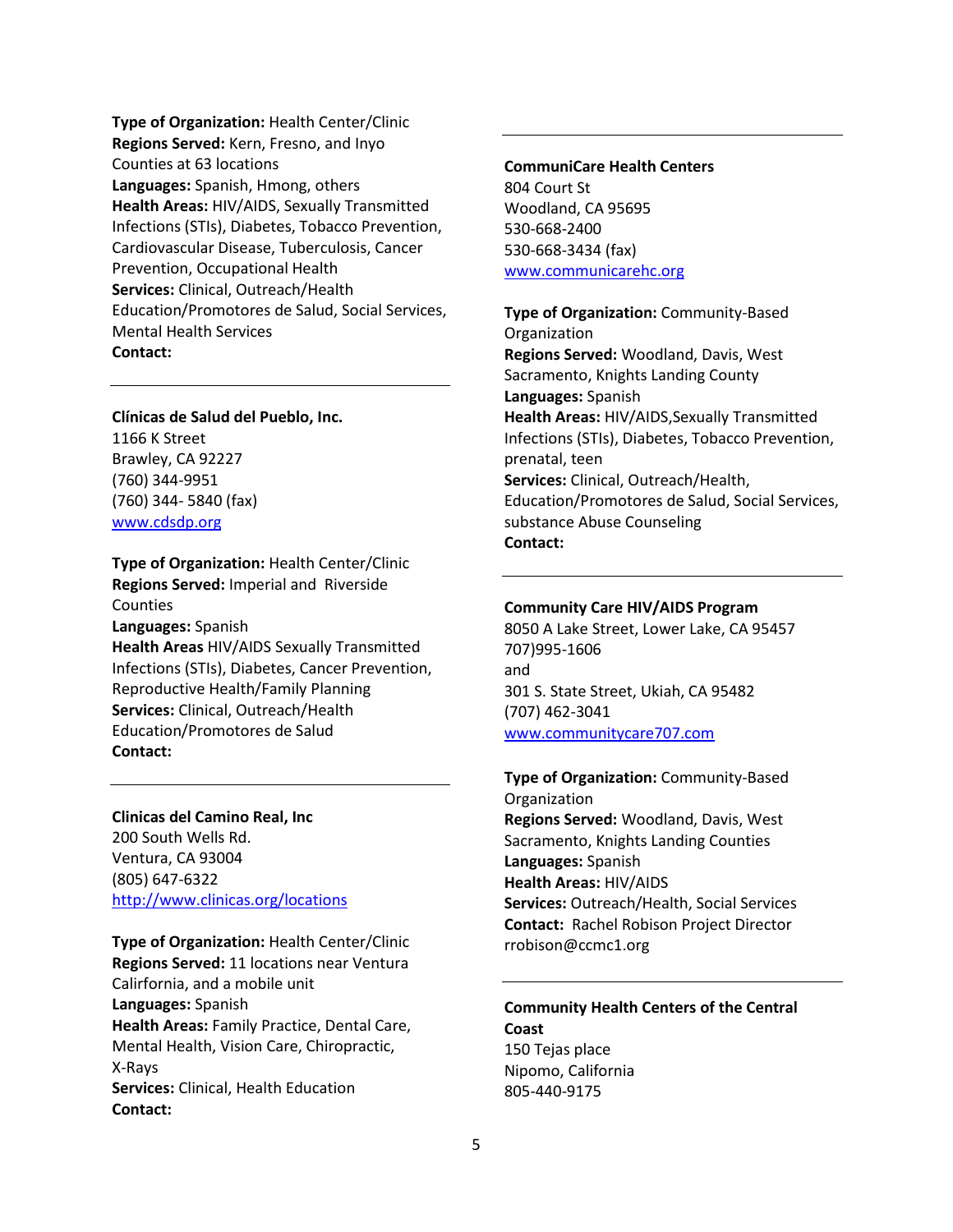### <http://www.communityhealthcenters.org/>

**Type of Organization:** Health Clinic/Center **Regions Served: Languages:** Spanish **Health Areas:** HIV/AIDS, Sexually Transmitted Infections (STIs), Diabetes, Tobacco Prevention, Cardiovascular Disease, Tuberculosis, Cancer Prevention **Services:** Clinical, Outreach/Health, Mental Health Services **Contact:** Carla Hurt (Physician Assistant): churt@chccc.org

**Community Health Clinic Ole**  1141 Pear Tree Ln Napa, CA 94558 (707) 254-1770 <http://www.clinicole.org/>

**Type of Organization:** Health Center/Clinic **Regions Served:** 

**Languages:** Spanish

**Health Areas:** Adult and Pediatric Medicine, Immunizations, Women's Health Exams, Obstetrics and, Gynecology, Diabetes Testing and Management, Nutrition, TB Screening and Treatment, Medical Case Management, Inpatient Care, Acupuncture, **Services:** Clinical, Diabetes Support Groups, Community Outreach, Well Child Exams (CHDP), Immigration Physicals, Homeless Health Care Program **Contact:** 

**Community Medical Centers, Inc** 230 N California St Stockton, CA (209) 944-4710 [http://www.communitymedicalcenters.org](http://www.communitymedicalcenters.org/)

**Type of Organization:** Health Center/Clinic **Regions Served: Languages:** Spanish **Health Areas:** Infant and Childhood Physicals, Immunizations, Treatment of Illnesses, Family, Planning Services, OB-GYN, Prenatal Care, Diabetes, Asthma, Hypertension **Services:** Clinical, Preventive Medicine, Sliding Fee Scale for Low-Income Families **Contact:** 

**Face to Face Sonoma County AIDS Network** 73 Second Street Santa Rosa, CA 99404 (707) 544-1581 [www.f2f.org](http://www.f2f.org/)

**Type of Organization** Community-Based Organization **Regions Served:** Sonoma County (cities as far north as Jenner and Cloverdale; east to Healdsburg, Sonoma, Santa Rosa, Cotati, Penngrove, Rohnert Park; and as far south as Petaluma and west to the ocean including Tomales, Valley Ford, Bodega, Duncans Mill, Bridgehaven , Sebastopol, Graton, Forestville, Guerneville, Monte Rio and smaller towns in between.) **Languages:** Spanish **Health Areas:** HIV/AIDS, **Services:** Social Services **Contact:** Sylvia Alejandre (Housing Specialist) salejandre@f2f.org

**Family HealthCare NetWork** 400 E. Oak Visalia, CA 93291 (559) 741-4500

### [https://www.fhcn.org/en/About/tabid/56/Defa](https://www.fhcn.org/en/About/tabid/56/Default.aspx) [ult.aspx](https://www.fhcn.org/en/About/tabid/56/Default.aspx)

**Type of Organization:** Health Center/Clinic **Regions Served:** 17 locations in Kings and Tulare County **Languages:** Spanish **Health Areas:** Family Medicine, Pediatrics, Internal Medicine, Dental **Services:** Clinical, Behavioral Health, Health Education, Community Outreach, Transportation, Nutrition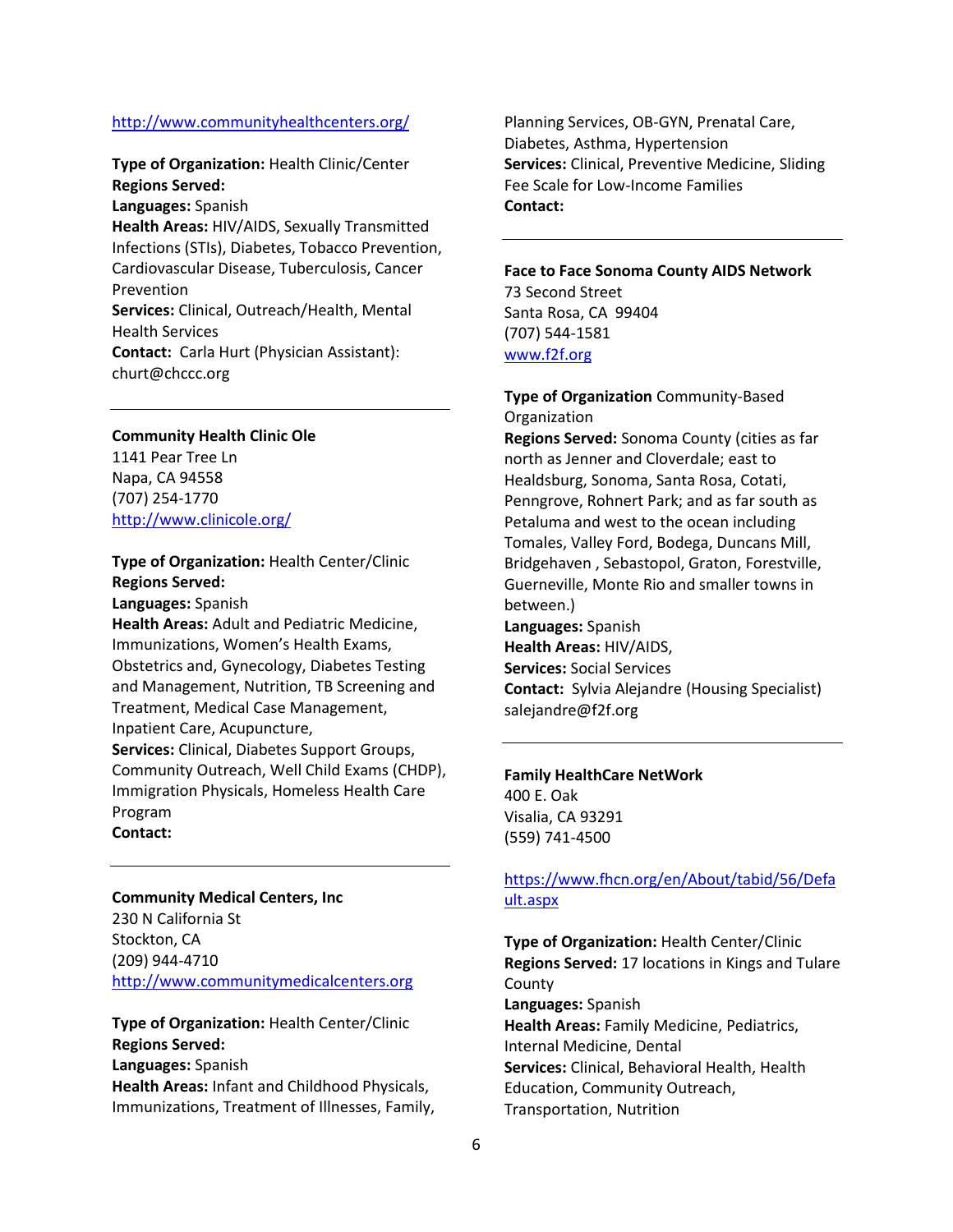### **Golden Valley Health Centers**

Golden Valley Health Center 847 West Childs Avenue Merced, CA 95341 **[http://www.gvhc.org/gvhc\\_new/index.php](http://www.gvhc.org/gvhc_new/index.php)**

**Type of Organization:** Health Center/Clinic **Regions Served:** Merced County **Languages:** Spanish **Health Areas:** Family Medicine, Women's Health, Pediatrics, Optometry, Breast cancer, Diabetes, Dental **Services:** Clinical, Integrated Behavioral Health Program **Contact:** 

**Humboldt County Public Health Branch, North Coast AIDS Project** 908 7th Street Eureka, CA 95501 707-268-2132 707-268-8495 (fax) <http://county-internet/HHS/PHB/NorCAP.asp>

**Type of Organization:** Health Department **Regions Served:** Humboldt County **Languages:** Spanish **Health Areas:** HIV/AIDS, Sexually Transmitted Infections (STIs), Tobacco Prevention **Services:** Clinical, Outreach/Health Education/Promotores de Salud, Social Services **Contact:** 

**Humboldt County DHHS, North Coast AIDS Project**

c/o Redwoods Rural Health Center P.O. Box 769 Redway, CA 95560 707-923-2783 ext. 311 707-923-2543 (fax) [www.co.humboldt.ca.us](http://www.co.humboldt.ca.us/)

**Type of Organization:** Health Department

**Regions Served:** Humboldt, Del Norte, northern Mendocino and western Trinity Counties **Languages:** Spanish **Health Areas:** HIV/AIDS **Services:** Outreach/Health Education/Promotores de Salud, **Contact:** 

**Imperial County Public Health Department** 935 Broadway El Centro, CA 92243 760-482-4438 760-352-9933 (fax) [www.icphd.org](http://www.icphd.org/)

**Type of Organization:** Health Department **Regions Served:** Imperial County **Languages:** Spanish **Health Areas:** HIV/AIDS, Sexually Transmitted Infections (STIs), Diabetes, Tobacco Prevention, Tuberculosis **Services:** Outreach, Health Education/Promotores de Salud **Contact:** 

**Kings County Public Health Department**

330 Campus Drive Hanford, CA 93230 559-584-1401 559-582-7618 (fax) [www.countyofkings.com](http://www.countyofkings.com/) 

**Type of Organization:** Health Department **Regions Served:** Kings County **Languages:** Spanish **Health Areas:** HIV/AIDS, Sexually Transmitted Infections (STIs), Diabetes, Tobacco Prevention, Tuberculosis, Immunizations, Reproductive Health, Environmental Health Services **Services:** Clinical, Outreach/Health Education/Promotores de Salud, Social Services **Contact:** 

**Livingston Medical Group**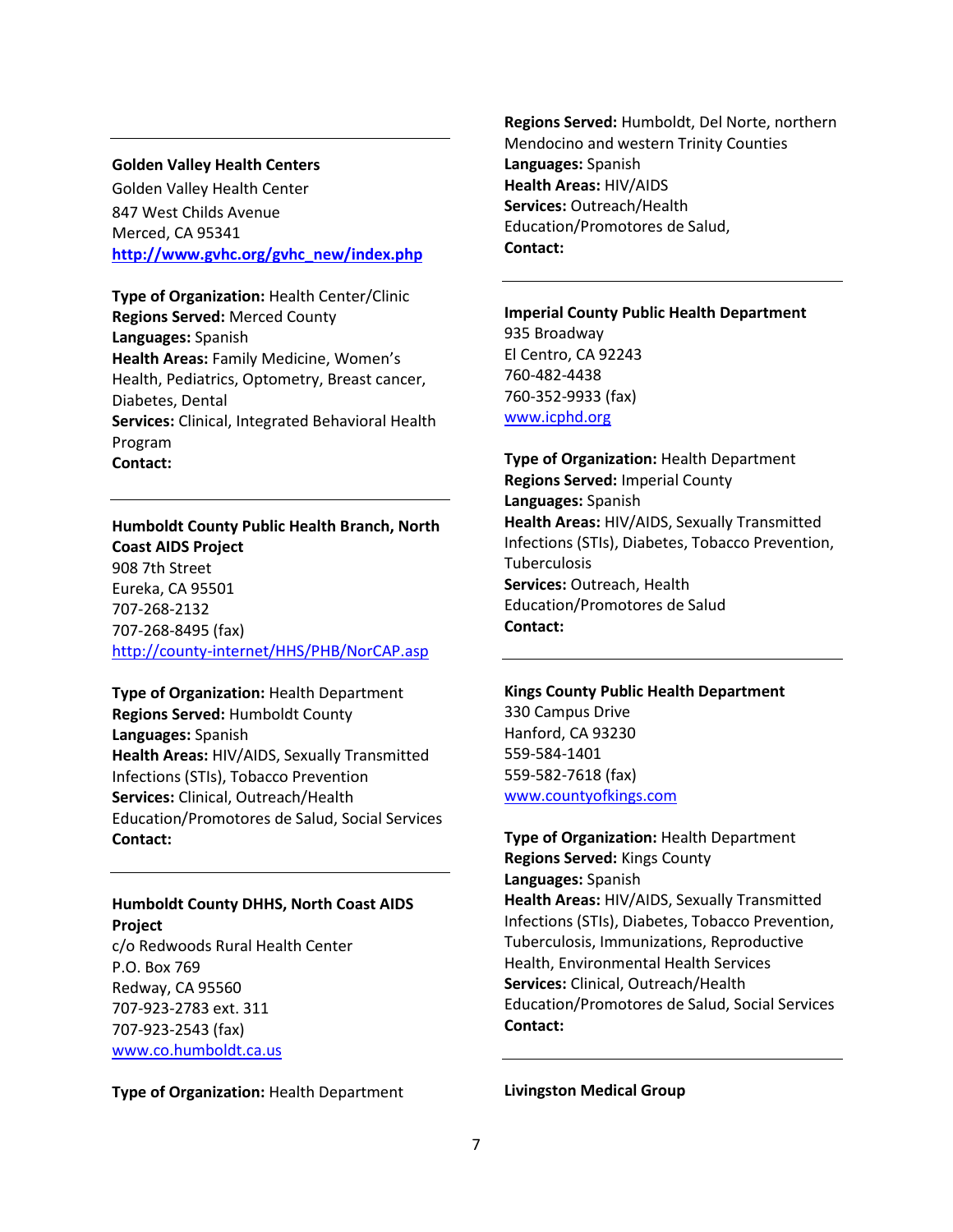1140 Main St Livingston, CA 95334 (209) 394-7913 <http://www.livingstonmedical.org/>

**Type of Organization:** Health Center/Clinic **Regions Served:** Livingston **Languages:** Spanish **Health Areas:** Family Practice, Infant and Childhood Physicals, Immunizations, Vaccines, Gynecology, Preventive Medicine, Chronic Disease Management, Comprehensive Perinatal Services Program, Ultrasound **Services:** Clinical, Clinical Based Health Education (in Diabetes, Cholesterol, Obesity, Hyperlipidemia, and Hypertension), Community Outreach, Laboratory Services, Medical Urgent Care **Contact:** 

**Mendocino Community Health Clinic, Inc** 333 Laws Ave Ukiah, CA 95482 (707) 468-1010 <http://www.mchcinc.org/>

**Type of Organization:** Health Center/Clinic **Regions Served: Languages:** Spanish **Health Areas:** medical, dental, primary care **Services:** clinical, behavioral health needs **Contact:** 

**Mixteco-Indigena Community Organizing Project** PO Box 20543 Oxnard,CA 93034 805 483-1166 805 483-1145 (fax)

[www.mixteco.org](http://www.mixteco.org/)

**Type of Organization:** Community-Based **Organization Regions Served:** Oxnard, Hueneme, El Rio/Nyeland Acres Counties **Languages:** Spanish, Mixteco Bajo

**Health Areas:** HIV/AIDS, Sexually Transmitted Infections (STIs), Pesticide Safety **Services:** Outreach/Health Education/Promotores de Salud, Social Services **Contact:** 

#### **National Latino Research Center**

333 S. Twin Oaks Valley Rd. San Marcos, CA 92096 (760) 750-3500 (760) 750-3510 (fax) [www.csusm.edu/nlrc](http://www.csusm.edu/nlrc)

**Type of Organization:** Academic Institution **Regions Served:** North San Diego **Languages:** Spanish **Health Areas:** HIV/AIDS, Pesticide Safety, Environmental, Respiratory **Services:** Outreach/Health Education/Promotores de Salud **Contact:** 

#### **Pacific Pride Foundation**

819 W Church St Santa Maria, CA93458 805-349-9947 805-349-8638 (fax) [www.pacificpridefoundation.org](http://www.pacificpridefoundation.org/)

**Type of Organization:** Community-Based Organization= **Regions Served:** Santa Barbara County **Languages:** Spanish **Health Areas:** HIV/AIDS, Sexually Transmitted Infections (STIs) **Services:** Clinical, Outreach/Health Education/Promotores de Salud, Social Services, Mental Health Services **Contact:** 

**Planned Parenthood of San Diego & Riverside Counties** 49-111 Hwy 111 Ste-6-B Coachella, CA 92236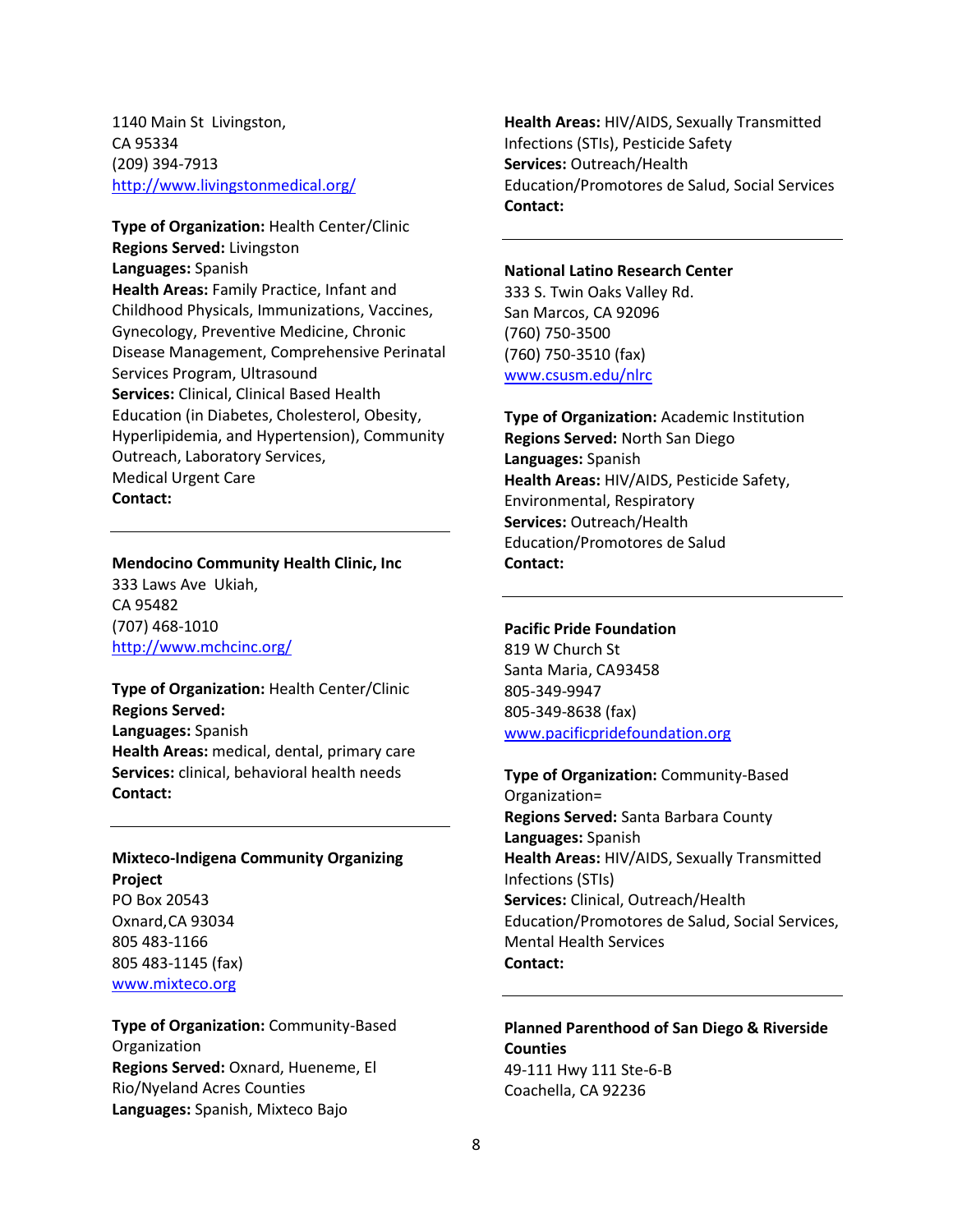760-398-6499 760-398-5701 (fax) [www.plannedparenthood.org](http://www.plannedparenthood.org/)

**Type of Organization:** Health Center/Clinic **Regions Served:** Riverside and San Diego **Counties Languages:** Spanish **Health Areas:** HIV/AIDS, Sexually Transmitted Infections (STIs), Birth Control **Services:** Clinical, Outreach/Health Education/Promotores de Salud **Contact:** 

#### **Redwood Community Health Coalition**

1310 Redwood Way, Suite 135 Petaluma, CA 94954 707-792-7900 707-792-7910 (fax) [www.rchc.net](http://www.rchc.net/)

**Type of Organization:** Community Health Center Network **Regions Served:** Sonoma, Marin, Napa, and Yolo counties **Languages:** Spanish **Health Areas:** HIV/AIDS, Sexually Transmitted Infections (STIs), Diabetes, Cardiovascular Disease, Tuberculosis, Cancer Prevention **Services:** Clinical, Outreach/Health Education/Promotores de Salud, Mental Health **Services Contact:** 

#### **Sacramento County DHHS**

7001 A East Parkway, Suite 600 Sacramento, CA95823 (916) 875-5881 (916) 875-5888 (fax) [www.scph.com](http://www.scph.com/)

**Type of Organization:** Health Department **Regions Served:** Sacramento County **Languages:** Spanish, Hmong, Russian, Ukrainian, Vietnamese

**Health Areas:** HIV/AIDS, Sexually Transmitted Infections (STIs), Tobacco Prevention, Tuberculosis, Occupational Health, Immunizations **Services:** Clinical, Outreach/Health Education/Promotores de Salud **Contact:** 

#### **Salud Para La Gente, Inc**

204 East Beach Street, Watsonville, CA 95076 (831) 728-0222 <http://www.splg.org/>

**Type of Organization:** Health Center/Clinic **Regions Served: Languages:** Spanish **Health Areas:** Pediatrics, Adolescents and Teen Health, Family medicine, Internal medicine Women's Health (Obstetric and Gynecologic services,) Family Planning, Comprehensive Perinatal Services Program (CPSP), Diabetes, **Services:** Clinical, Screening and Disease Prevention, Health Education, Patient Assistance Programs for Medications and Pharmaceuticals, Diabetes Diagnosis, Treatment, Management and Education **Contact:** 

### **San Benito Health Foundation**

351 Felice Dr Hollister, CA 95023 (831) 637-5306 <http://www.sanbenitoco.org/>

**Type of Organization:** Community Health Center **Regions Served:** San Benito and the Surrounding Counties **Languages:** Spanish **Health Areas:** Family Practice, Dental Care, Preventive Medicine, Internal Medicine, Obstetrics and Gynecology, Family Planning, Pediatrics, Immunizations/Screenings, Medi-cal, WIC--Woman, Infant and Children Health, HIV/AIDS Testing and Counseling,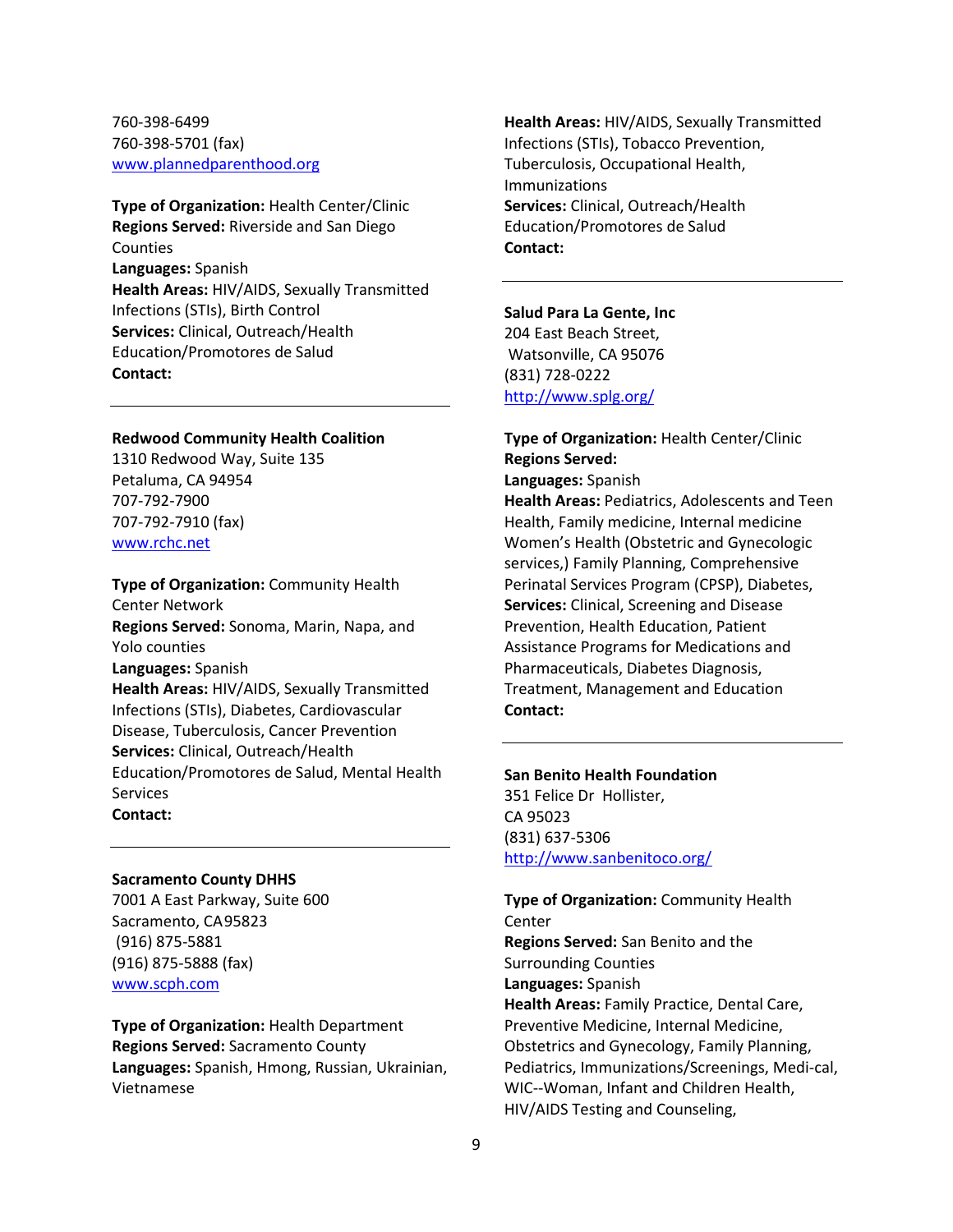**Services:** Behavioral Health, Clinical, Nutritional Counseling, CPSP Comprehensive Perinatal Services Program **Contact:** 

**San Diego county Office of Education, Migrant Education Program Region IX**

135 Vallecitos de Oro, suite A 6411 Linda Vista Road San Marcos, CA 92069 (760) 5100250 (760) 752 1599 (fax) <http://www.sdcoe.net/ssp/migranted/>

**Type of Organization:** Migrant Education Program **Regions Served:** San Diego and Orange Counties **Languages:** Spanish **Health Areas:** HIV/AIDS, Sexually Transmitted Infections (STIs), Pesticide Safety, Diabetes, Cardiovascular Disease, Tuberculosis, Cancer Prevention, Occupational Health, **Services:** Outreach/Health Education/Promotores de Salud **Contact**

### **San Ysidro Health Center**

4004 Beyer Blvd. 3045 Beyer Blvd Ste D101 San Ysidro, CA 92173 (619) 662-4161 (619) 662-4109 (fax) [www.syhc.org](http://www.syhc.org/)

**Type of Organization:** Health Center/Clinic **Regions Served:** South Bay Region including Chula Vista, National City, Imperial Beach, Otay, Counties

### **Languages: Health Areas:** HIV/AIDS, Sexually Transmitted Infections (STIs) **Services:** Clinical, Outreach/Health Education/Promotores de Salud, Social Services, Mental Health Services, Prevention and Education, Support Services **Contact:**

# **Stanislaus County HSA**

820 Scenic Drive Modesto, CA 95350 209-558-7700 209-558-4390 (fax) [www.hsahealth.org](http://www.hsahealth.org/)

**Type of Organization:** Health Department **Regions Served:** Modesto, Ceres, Turlock, Salida, Patterson, Grayson, Ripon, Oakdale, Riverbank, Hughson, Newman Counties **Languages:** Spanish **Health Areas:** HIV/AIDS, Sexually Transmitted Infections (STIs) **Services:** Clinical, Outreach/Health Education/Promotores de Salud, Social Services **Contact:**

### **Tehama County Health Services Agency** P.O. Box 400 1860 Walnut Street Red Bluff, CA 96080 530-527-6824 530-527-2822 (fax) [www.co.tehama.ca.us](http://www.co.tehama.ca.us/)

**Type of Organization:** Health Department **Regions Served:** Tehama County **Languages:** Spanish **Health Areas:** HIV/AIDS, Sexually Transmitted Infections (STIs), Tobacco Prevention **Services:** Clinical, Outreach/Health Education/Promotores de Salud, Mental Health Services **Contact:** 

#### **Tulare Community Health Inc**

1101 N Cherry St Tulare, CA 93274 (559) 686-9097 <http://www.tchci.com/>

**Type of Organization:** Health Center/Clinic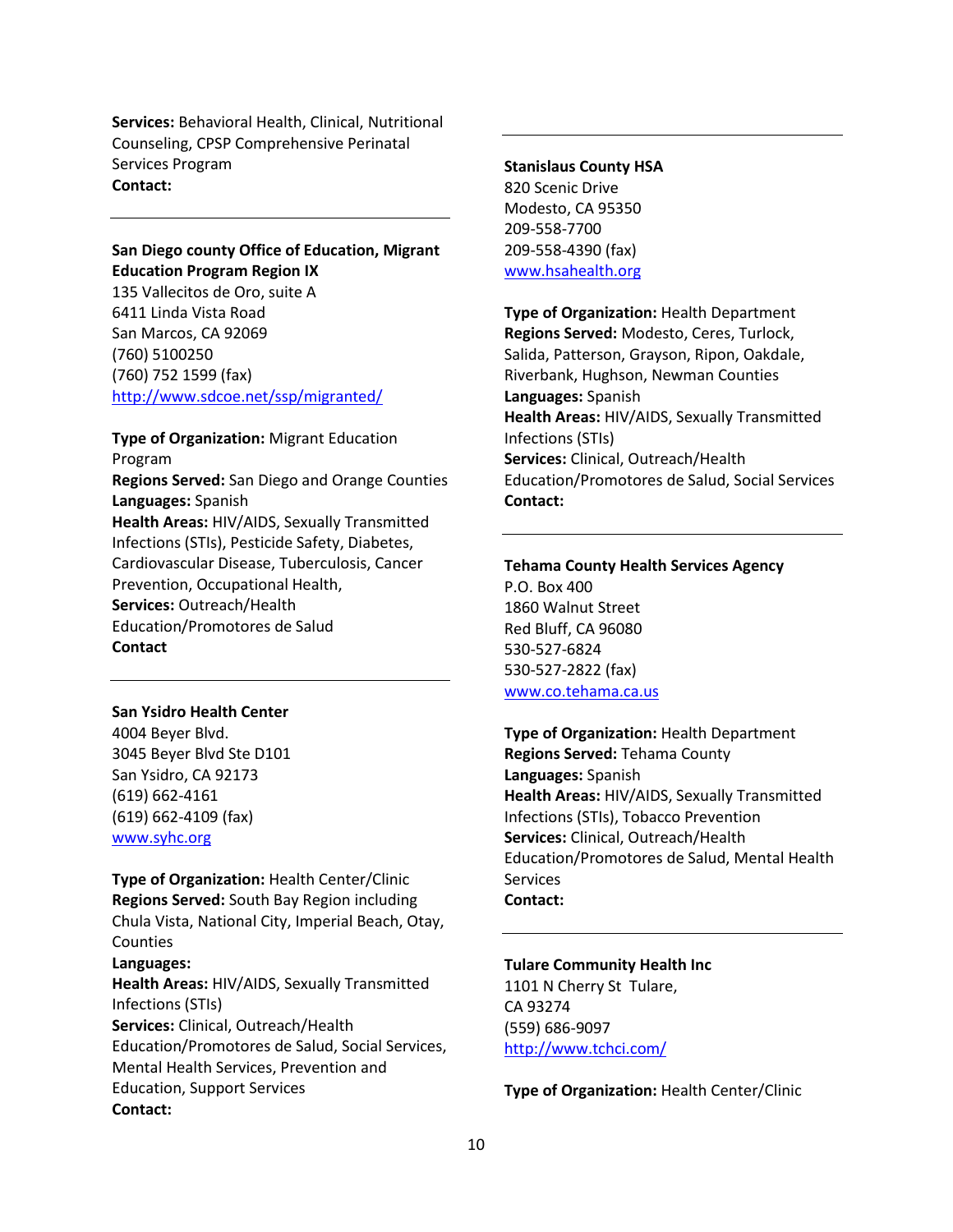**Regions Served**: Tulare County **Languages:** Spanish **Health Areas:** Internal Medicine, Podiatry, Pediatrics, Neurology, Orthopedic, Family/General Practice, Pediatric Cardiology, Geriatrics, General Surgery, Nephrology,, Oncology, Hematology **Services:** Clinical, Behavioral Health **Contact:** 

### **Ventura County AIDS Partnership**

1317 Del Norte Rd, #101 Camarillo, CA 93010 [madhu@vcaidspartnership.org](mailto:madhu@vcaidspartnership.org) 805-485-6288 ext. 232 805-485-4845 (fax) [www.vcaidspartnership.org](http://www.vcaidspartnership.org/)

**Type of Organization:** Funder **Regions Served:** Ventura County **Languages:** Spanish **Health Areas:** HIV/AIDS **Services:** Funding, Outreach/Health Education/Promotores de Salud **Contact:** 

#### **Trinity County Health & Human Services**

P.O. Box 1470 #51 Industrial Weaverville, CA96093 530-623-8209 530-623-1297 (fax) [http://www.trinitycounty.org/Departments/HH](http://www.trinitycounty.org/Departments/HHS/humanserv.htm) [S/humanserv.htm](http://www.trinitycounty.org/Departments/HHS/humanserv.htm)

**Type of Organization:** Health Department **Regions Served:** Trinity County **Languages:** Spanish **Health Areas:** General Public Health Services **Services:** Outreach/Health Education/Promotores de Salud, Social Services Referrals **Contact:** 

### **Tulare Community Health Clinic** 1201 N. Cherry Tulare, CA 93274

559-686-9097 559-688-8327 (fax) [www.tchci.com](http://www.tchci.com/)

**Type of Organization:** Health Center/Clinic **Regions Served:** Woodville, Tipton, Tulare **Counties Languages:** Spanish **Health Areas:** Sexually Transmitted Infections (STIs), Diabetes, Tobacco Prevention, Cardiovascular Disease, Cancer Prevention **Services:** Clinical, Outreach/Health Education/Promotores de Salud, Mental Health **Services Contact:** 

#### **Ventura County Public Health**

3147 Loma Vista Rd. Ventura, CA 93003 805-652-3310 805-652-6298 (fax) [http://portal.countyofventura.org/portal/page/](http://portal.countyofventura.org/portal/page/portal/HCA/PUBLICHEALTH/Healthy_Communities_Team/HIV_AIDS_SERVICES) [portal/HCA/PUBLICHEALTH/Healthy\\_Communiti](http://portal.countyofventura.org/portal/page/portal/HCA/PUBLICHEALTH/Healthy_Communities_Team/HIV_AIDS_SERVICES) [es\\_Team/HIV\\_AIDS\\_SERVICES](http://portal.countyofventura.org/portal/page/portal/HCA/PUBLICHEALTH/Healthy_Communities_Team/HIV_AIDS_SERVICES)

**Type of Organization:** Health Department **Regions Served:** Ventura County **Languages:** Spanish **Health Areas:** HIV/AIDS **Services:** Clinical**,** Outreach/Health Education/Promotores de Salud, Social Services, Mental Health Services **Contact:**

### **Vista Community Clinic**

1000 Vale Terrace Vista, CA 92084 760-631-5000 760-414-3736 (fax) [www.vistacommunityclinic.org](http://www.vistacommunityclinic.org/)

**Type of Organization:** Health Center/Clinic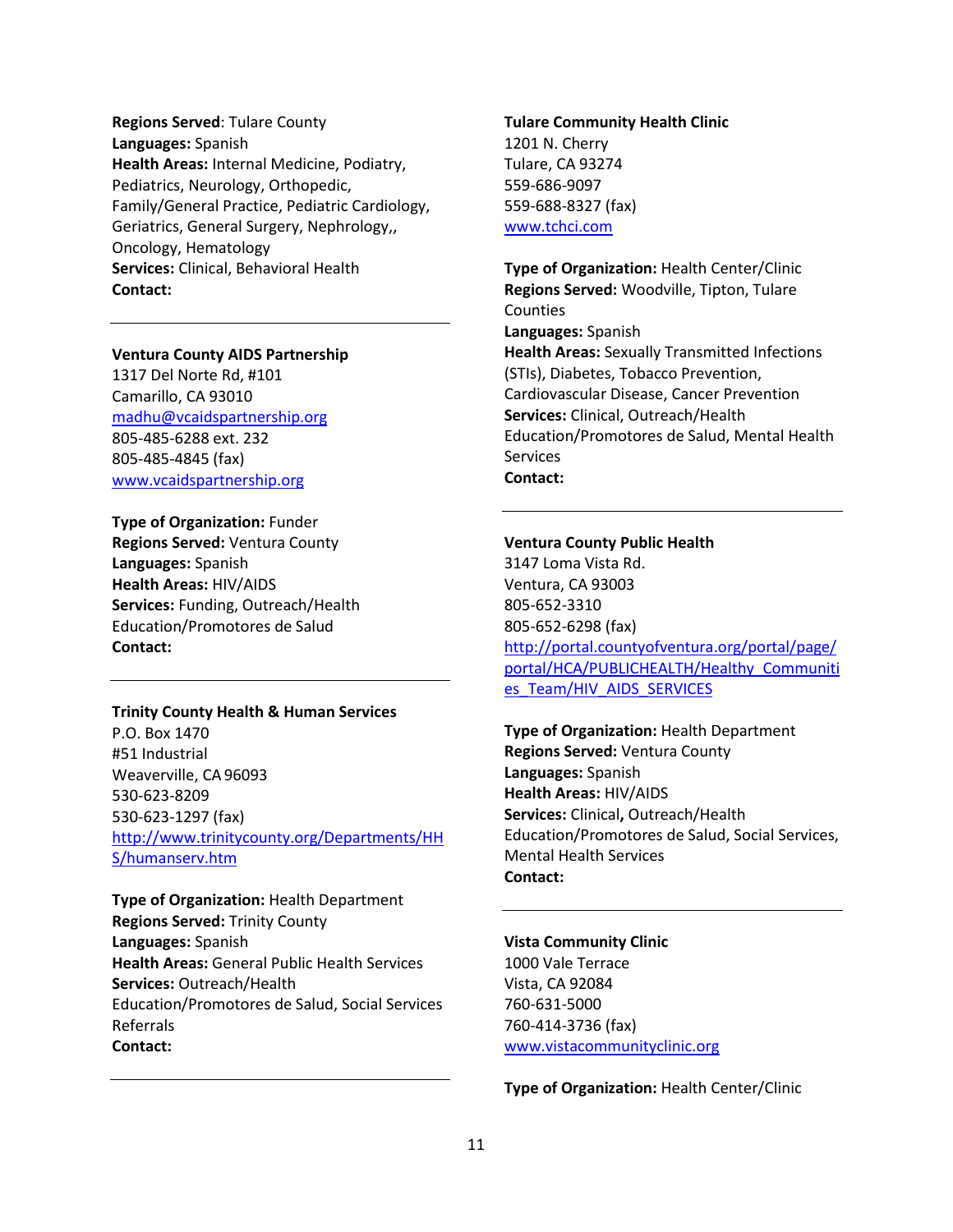**Regions Served:** North San Diego ,Carlsbad, Oceanside, Vista, Escondido, Fallbrook Counties **Languages:** Spanish **Health Areas:** HIV/AIDS, Sexually Transmitted Infections (STIs), Pesticide Safety, Diabetes, Tobacco Prevention, Cardiovascular Disease, **Services:** Clinical, Cancer Prevention, Outreach/Health Education/Promotores de Salud **Contact:**

### **Winters Healthcare Foundation**

23 Main St Winters, CA 95694 (530) 795-4377 <http://www.wintershealth.org/>

**Type of Organization:** Health Center/Clinic **Regions Served: Languages:** Spanish **Health Areas:** Primary Medical Care, Dental, Testing and Screening, Pharmacy Services, **Services**: Clinical**,** Outreach and Promotoras Community Health, Health Education, Insurance Enrollment and Assessment, Specialist Referrals, Behavioral Health **Contact:**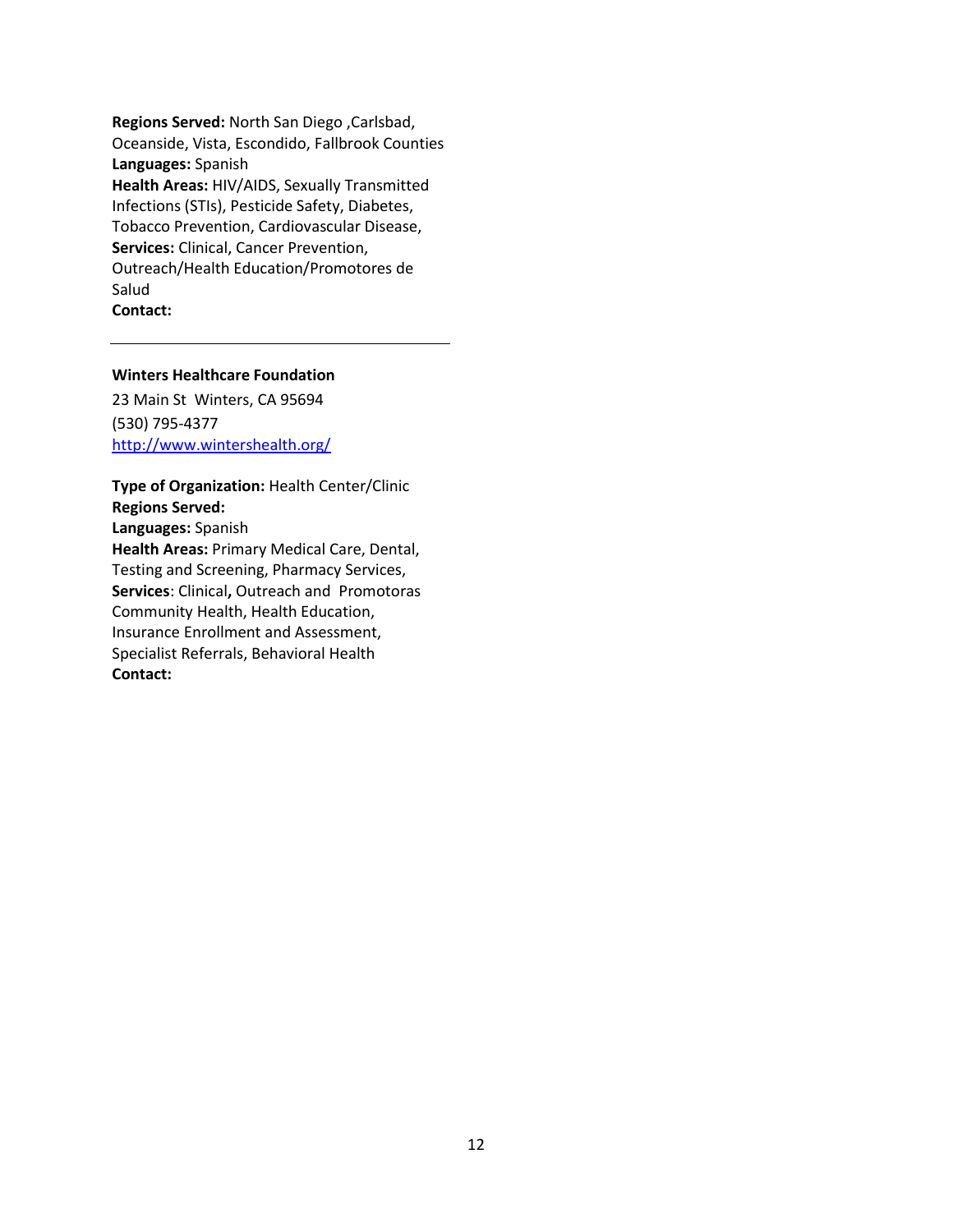### **Florida**

# **Bay County Health Department** 597 W 11th Street

Panama City, FL 32401 (850) 872-4455 <http://www.doh.state.fl.us/chd/bay/>

**Type of Organization:** Health Department **Regions Served:** Bay, Calhoun Counties Gulf Holmes Jackson Washington **Languages:** Spanish

**Health Areas:** HIV/AIDS, Sexually Transmitted Infection (STIs), Diabetes, Cardiovascular Disease, Tuberculosis, Cancer Prevention **Services:** Clinical **Contact:** Laura McKinney (850) 872-4455, Ext. 1184

### **Central Florida Family Health Center**

2400 Florida 415 Sanford, FL (407) 322-8645

**Type of Organization:** Health Center/Clinic **Regions Served: Languages:** Spanish **Health Areas: Services:** Clinical **Contact:**

**Central Florida Health Care, Inc** 950 County Road 17A W Avon Park, FL (863) 452-3000 **<http://www.cfhconline.org/>**

**Type of Organization:** Health Center/Clinic **Regions Served: Languages:** "a variety of languages" **Health Areas:** HIV testing, Immunization, Obstetrics, Primary Care, Gynecology, Dental, Pharmacy, Diagnostics, Mental Health Services, Family Planning

**Services:** Clinical **Contact:**

### **Collier County Housing Authority** 1800 Farm Worker Way

Immokalee, FL 34142 239-651-3649 239-657-7232 (fax) [www.aedisoncchafl.org](http://www.aedisoncchafl.org/)

**Type of Organization:** Community-Based Organization **Regions Served:** Immokalee, Naples Counties **Languages:** Spanish **Health Areas: Services:** Housing, Social Services **Contact:** 

#### **Collier County Health Department**

419 North 1st Street Immokalee, FL 34142 239-252-7300 239-252-7329 (fax) <http://www.doh.state.fl.us/chdcollier/>

**Type of Organization:** Health Department **Regions Served:** Immokalee, Collier Counties **Languages:** Spanish, Haitian Creole **Health Areas:** HIV/AIDS, Sexually Transmitted Infections (STIs), Tuberculosis, Adult and Childhood Immunizations **Services:** Clinical, Outreach/Health Education/Promotores de Salud, clinical services limited to STD and TB Housing **Contact:** Nancy Frees Health Center Administrator nancy frees@doh.state.fl.us

#### **Columbia County Health Department**

217 NE Franklin Street Lake City, FL 32055 386-758-1364 <http://www.doh.state.fl.us/chdcolumbia/>

**Type of Organization:** Health Department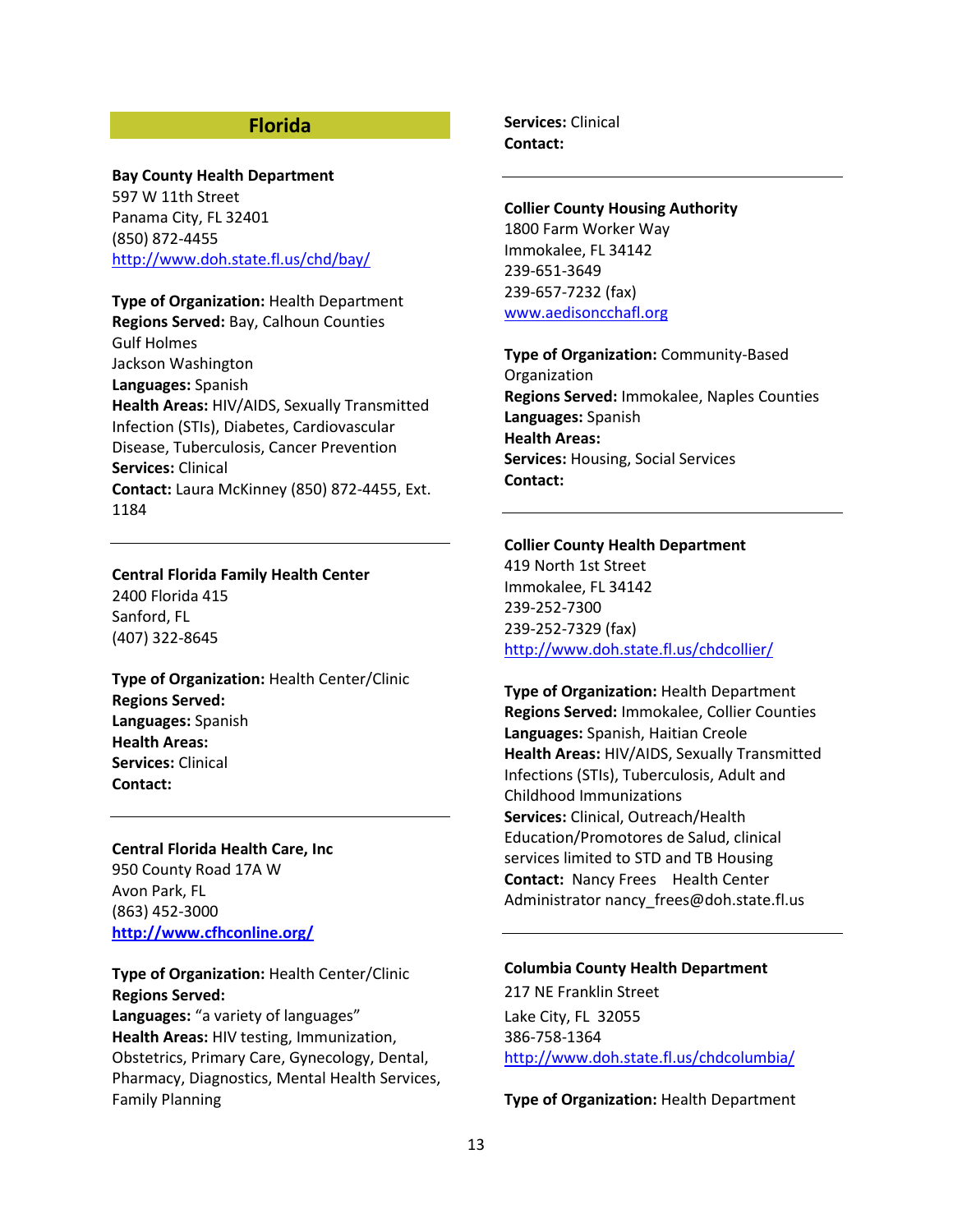**Regions Served:** Columbia County **Languages:** Spanish **Health Areas:** HIV/AIDS, Sexually Transmitted Infection (STIs), Occupational Health and Safety, Family Planning, Primary Health **Services:** Clinical, Outreach/Health Education **Contact:** Larette King (Health Educator) larette\_king@doh.state.fl.us

### **Community Health Centers, Inc**

110 S. Woodland St Winter Garden, FL 34787 407-905-8827 or 1-877-552-4235 <http://www.chcfl.org/>

**Type of Organization:** Health Center/Clinic **Regions Served:** Apopka, Bithlo, Eatonville, Lake Ellenor, Leesburg, Meadow Woods, Pine Hills, South Lake, Winter Garden, Columbia County **Languages:** Spanish **Health Areas:** Family Care, Pediatric Care, Women's Care, OB Care, Mental Health, Dental Care, Pharmacy, Laboratory, X-ray **Services:** Clinical **Contact:**

### **Community Health of South Florida**

10300 SW 216th St Cutler Bay, FL 33190 (305) 253-5100 <http://www.chisouthfl.org/>

### **Type of Organization:** Health Center/Clinic **Regions Served:**

**Languages:** Spanish **Health Areas:** Routine Check-ups and Immunizations, Arthritis, High Blood Pressure, Diabetes, Pre-Natal and Post-Partum Care, Dental, Eye Care **Services:** Clinical, Patient Education, Pharmacy Services, Medication Management **Contact:** 

#### **DeSoto County Health Department**

34 S. Baldwin Avenue Arcadia, FL 34266 863-993-4601 <http://www.doh.state.fl.us/chddesoto/>

**Type of Organization:** Health Department **Regions Served:** DeSoto County **Languages:** Spanish **Health Areas:** HIV/AIDS, Sexually Transmitted Infection (STIs), Diabetes, Tuberculosis **Services:** Clinical, Outreach and or Health Education **Contact:** cheryl\_adams@doh.state.fl.us Cheryl Adams Human Services Program Analyst

# **Duval County Florida Department of Health** 515 W 6th St Jacksonville FL 32206-4397 904-253-1289 <http://www.dchd.net/>

**Type of Organization:** Health Department **Regions Served:** Duval County **Languages:** Spanish **Health Areas:** HIV/AIDS, Sexually Transmitted Infection (STIs), Tobacco Prevention, Tuberculosis **Services:** Clinical, Social Services, Mental Health **Services Contact:** Manuel Andrade (Human Services Program Specialist) manuel andrade@doh.state.fl.us

### **Escambia County Health Department** 1295 W. Fairfield Drive Pensacola, FL 32501 (850) 595-0260 <http://www.escambiahealth.com/>

**Type of Organization:** Health Department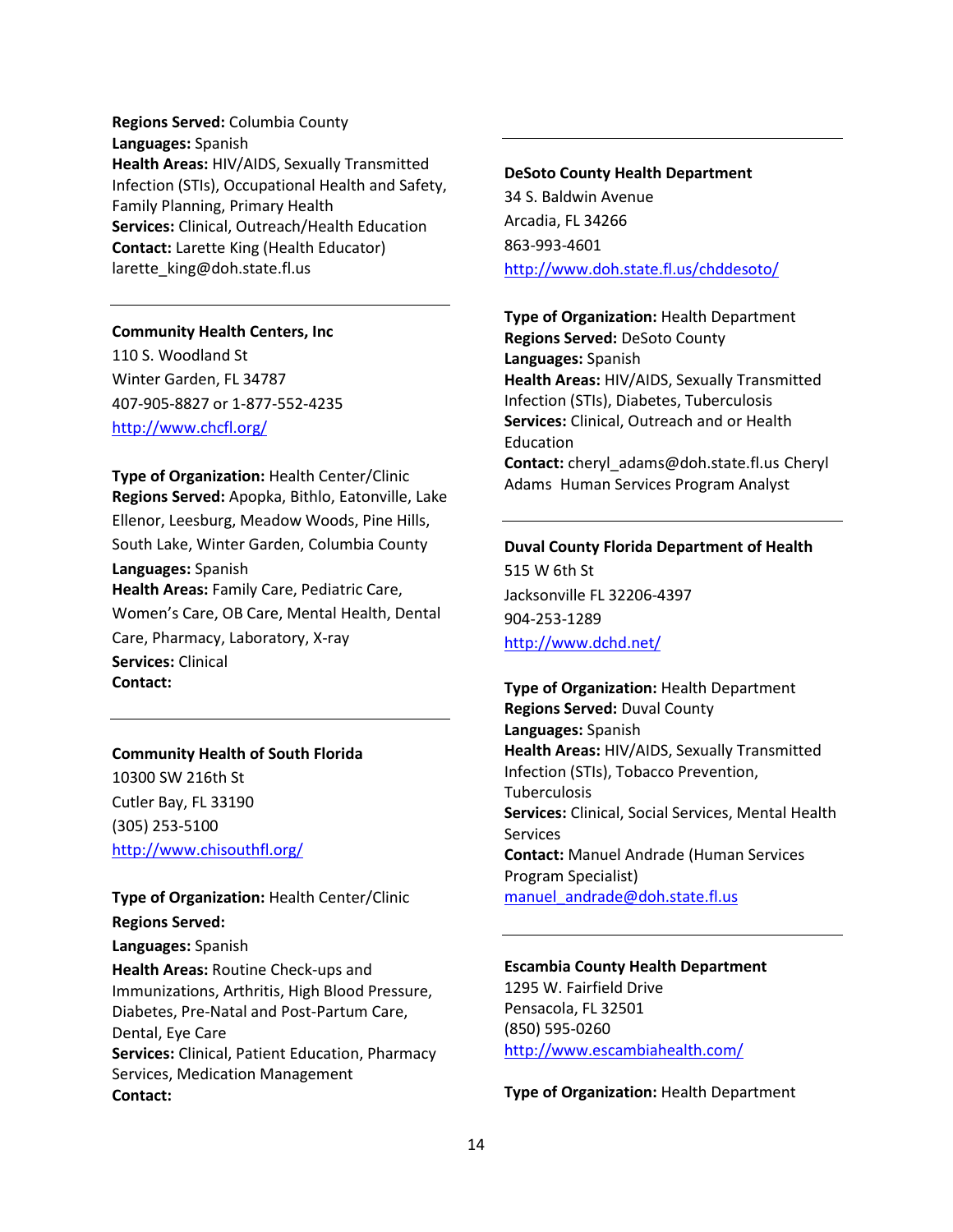**Regions Served:** Escambia, Okaloosa, Santa Rosa, Walton Counties **Languages:** Spanish **Health Areas:** HIV/AIDS, Sexually Transmitted Infections (STIs), Diabetes, Occupational Health **Services:** Clinical, Outreach and/or Health Education **Contact:** Jennifer Findley

### **Family Medical and Dental Centers** 100 Commercial Dr. Keystone Heights, FL

(352) 473-6595 <http://www.fachc.org/>

**Type of Organization:** Advocacy Organization **Regions Served: Languages: Health Areas: Services: Contact:** 

### **Florida Community Health Centers, Inc**

4450 South Tiffany Drive, West Palm Beach, FL 33407 561.844.9443 <http://www.fchcinc.org/>

**Type of Organization:** Health Center/Clinic **Regions Served:** Lake Okeechobee in South-Central Florida. **Languages:** 

**Health Areas**: Family Practice, Pediatrics, and OB/GYN **Services: Contact:** 

### **Florida Health Department**

1105 E. Kennedy Blvd Tampa, FL 33602 813-363-2226 <http://www.doh.state.fl.us/>

**Type of Organization:** Health Department

**Regions Served: Languages:** Spanish, Creole **Health Areas:** HIV/AIDS, Sexually Transmitted Infections (STIs), Diabetes, Occupational Health **Services:** Clinical, Outreach and/or Health Education **Contact:** Andrew Maldonado (Minority AIDS Coordinator): andrew\_maldoando@doh.state.fl.us

### **Florida Department of Health**

Division of Disease Control and Health Protection Bureau of Communicable Diseases HIV/AIDS and Hepatitis Section, Prevention Program 4052 Bald Cypress Way, Bin A-09 Tallahassee, FL 32399 (850) 245-4444 <http://www.doh.state.fl.us/>

**Type of Organization:** Health Department **Regions Served: Languages:** Spanish **Health Areas:** HIV/AIDS **Services:** Outreach/Health Education **Contact:** Yelitza Zubr (Intervention SpecialistFlorida Department of Health HIV Prevention Program) [Yelitza\\_Zubr@doh.state.fl.us](mailto:Yelitza_Zubr@doh.state.fl.us) 850-245-4444 ext 2503

**Hamilton County Health Department**  209 SE Central Avenue Jasper, FL 32052PO 386-792-1414 [http://www.hamiltoncountyflorida.com/cd\\_hea](http://www.hamiltoncountyflorida.com/cd_healthdept.aspx) [lthdept.aspx](http://www.hamiltoncountyflorida.com/cd_healthdept.aspx)

**Type of Organization:** Health Department **Regions Served: Languages:** Spanish **Health Areas:** HIV/AIDS, Sexually Transmitted Infection (STIs), Diabetes, Cardiovascular Disease, Tuberculosis, Cancer Prevention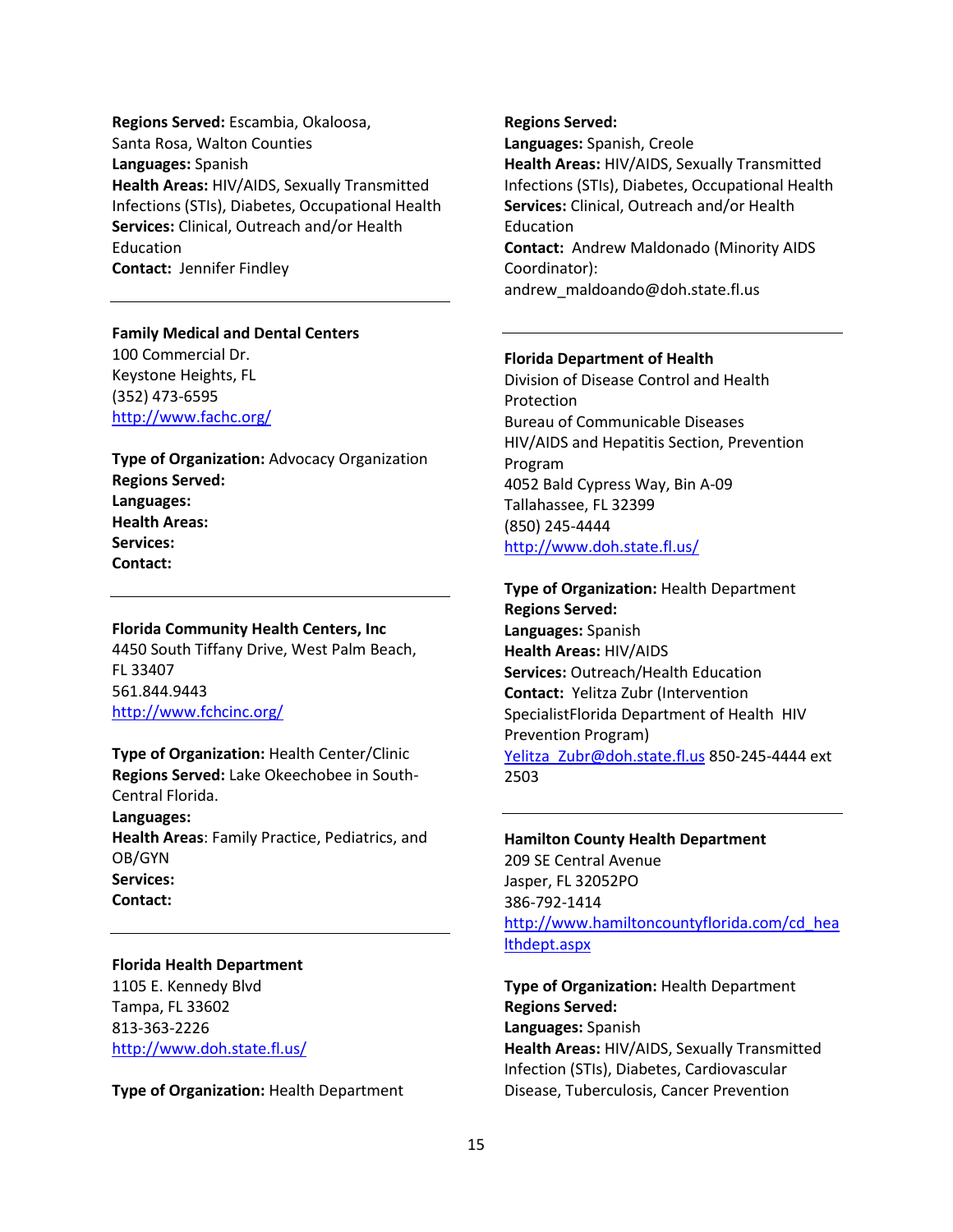**Services:** Clinical **Contact:** Nancy Sult RN (Director of Nursing) nancy\_sult@doh.state.fl.us

#### **Jackson County Department of Health**

4979 Healthy Way Marianna, FL 32446 850 526 2412 <http://www.doh.state.fl.us/chdJackson/>

### **Type of Organization:** Health Department **Regions Served:**

**Languages:** Spanish

**Health Areas:** HIV/AIDS, Sexually Transmitted Infections (STIs), Pesticide Safety, Diabetes, Tobacco Prevention, Cardiovascular Disease, Tuberculosis, Cancer Prevention **Services:** Clinical, Outreach and/or Health Education, Social Services **Contact:** Rick Vitale (ADAP Coordinator Health Educator/PTC) [rick\\_vitale@doh.state.fl.us](mailto:rick_vitale@doh.state.fl.us) 850 526 2412ex 140

#### **Leon County Florida Department of Health**

872 West Orange Avenue, Suite 26 Tallahassee, Florida 32110 850-606-8266 <http://www.leoncountyfl.gov/lchd/>

#### **Type of Organization:** Health Department

**Regions Served:** Leon County **Languages:** Spanish, German **Health Areas:** HIV/AIDS, Sexually Transmitted Infection (STIs) **Services:** Clinical, Outreach/Health Education, Social Services **Contact:** Leroy A. Jackson Jr. (Area 2B HIV/AIDS Program Coordinator/Snr. Human Services Program Manager) Leroy Jackson@doh.state.fl.us

**Liberty Community Health Care, Inc** 10971 NW Spring St Bristol, Florida 32321

#### (850) 643-2415

**Type of Organization:** Clinic **Regions Served: Languages:** Spanish **Health Areas: Services:** Clinical **Contact:** 

**Manatee County Rural Health Services, Inc** 12271 U.S. 301 Parrish, FL 34219 (941) 776-4000 <https://www.mcrhs.org/>

**Type of Organization:** Health Center/Clinic **Regions Served:** 20 locations in Manatee and adjacent Florida counties. **Languages:** Spanish **Health Areas:** Chiropractic, Dentistry, Diabetic Education, Family Practice , Gastroenterology, Infectious Disease, Internal Medicine, OB/GYN Services, Optometry, Pediatrics, Pharmacy, Podiatry, Surgery **Services:** Clinical **Contact:** 

**Martin Luther King, Jr. Clinica Campesina** 810 West Mowry Drive Homestead, FL 33030 (305)248-4334 <http://www.chisouthfl.org/>

**Type of Organization:** Health Center/Clinic **Regions Served: Languages:** Spanish **Health Areas:** Urgent Care **Services:** Clinical **Contact:** 

## **McGregor Clinic, Inc.**

3487 Broadway Avenue Fort Myers, FL 33901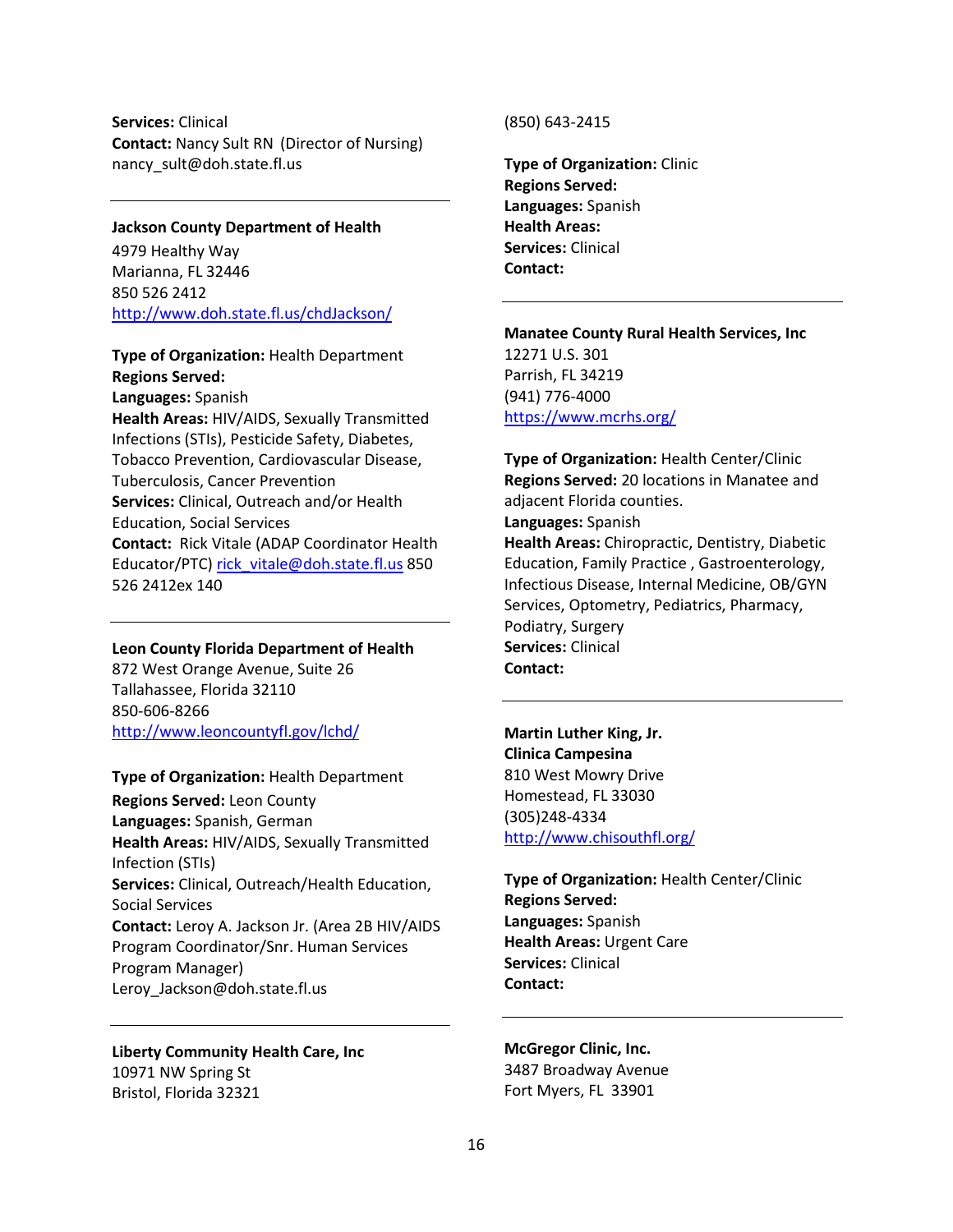### 239-334-9555 <http://mcgregorclinic.org/>

**Type of Organization:** Health Center/Clinic **Regions Served: Languages:** Spanish, Creole **Health Areas:** HIV/AIDS, Primary Care for those HIV+ **Services:** Clinical, Outreach/Health, Social Services, Food Pantry, Clothes Closet, Transportation Assistance **Contact:** Lyzza Archipov (Case Management Supervisor) Lyzza@McGregorClinic.org

**Minority Development and Empowerment** 136 South Main Street Belle Glade, FL 33430 (561) 996-0500 <http://mdeinc.org/>

**Type of Organization:** Health Center/Clinic **Regions Served:** Cities of Belle Glade, South Bay, Pahokee and Canal Point. **Languages:** Spanish, Haitian Creole **Health Areas:** HIV/AIDS, Cancer Prevention **Services:** Outreach/Health Education, Social **Services Contact:** Marlinda Jefferson (Director) [mjefferson@mdeinc.org](mailto:mjefferson@mdeinc.org) 562 574 -4720 (cell)

### **Suncoast Community Health Centers** 502 N Mobley St

Plant City, FL (813) 349-7609 <http://www.suncoast-chc.org/>

**Type of Organization:** Health Center/Clinic **Regions Served: Languages:** Spanish **Health Areas:** Family Practice, Adult Medicine, Pediatric Medicine, Obstetrics-Gynecology (OB/GYN), Family Planning, Management of Acute and Chronic Illnesses,

Immunizations, Dental **Services:** Clinical, Outreach/Health, Social Services, Mobile Dental, Wellness Exams School and Sports Physicals, **Contact:**

### **Treasure Coast Community Health**

777 37th St # B104 Vero Beach, FL (772) 778-4780 <http://www.tcchinc.org/>

**Type of Organization:** Health Center/Clinic **Regions Served: Languages:** Spanish **Health Areas:** Women's Medicine, Pediatric Services, STIs, Senior Services, OBGYN, Pharmacy, Mental Health **Services:** Clinical **Contact:**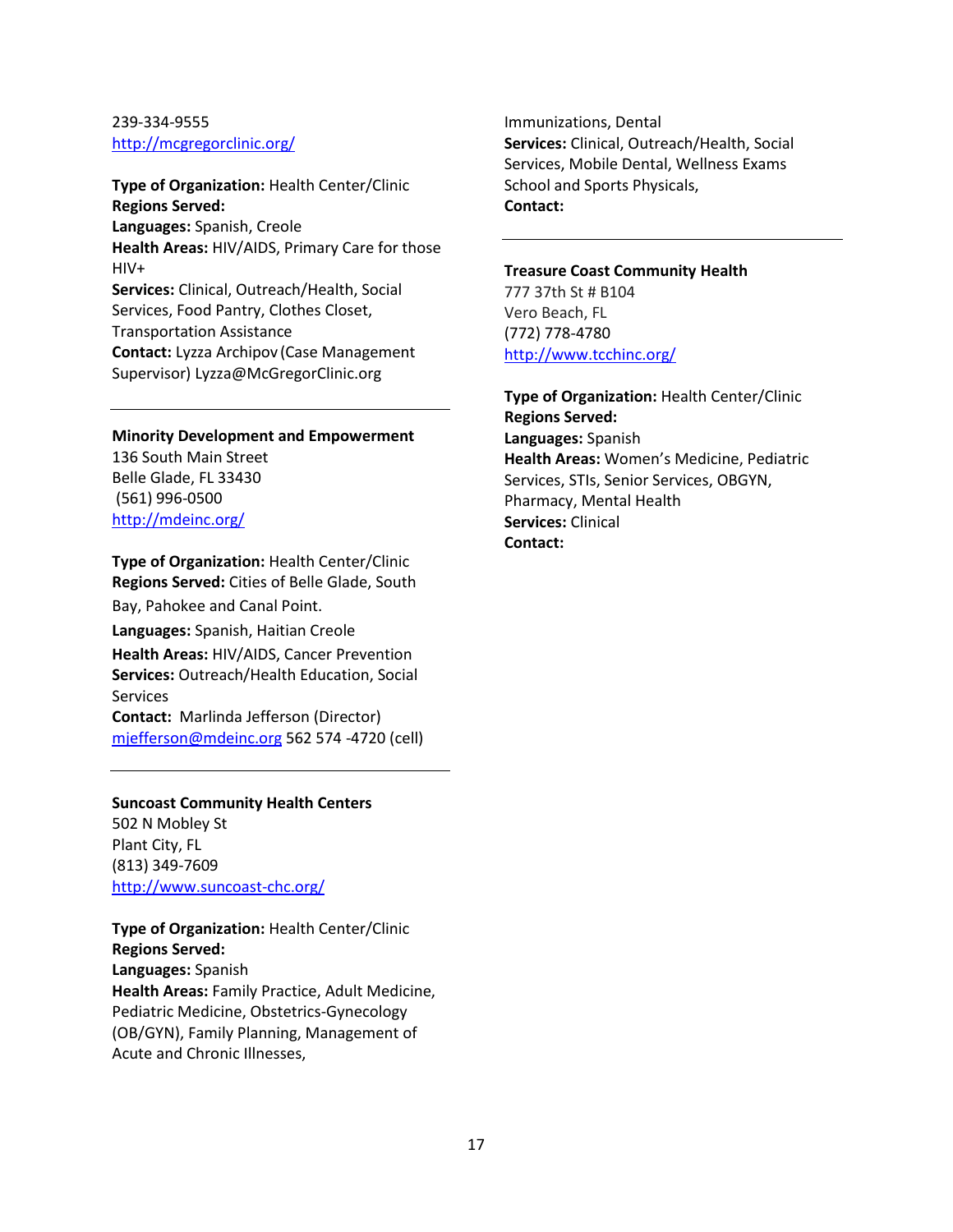### **North Carolina**

#### **Association of Mexicans in NC**

P.O. Box 2744 Greenville, NC 27836 252-757-3916 [www.amexcannc.org](http://www.amexcannc.org/)

**Type of Organization:** Community-Based Organization **Regions Served: Languages:** Spanish **Health Areas:** HIV/AIDS, Sexually Transmitted Infections (STIs), Pesticide Safety, Diabetes, Tobacco Prevention, Cardiovascular Disease, Occupational Health **Services:** Outreach/Health Education/Promotores de Salud, Social Services **Contact:**

### **Bakerville Community Medical Clinic**

86 N Mitchell Ave Bakersville, NC 28705 (828) 688-2104 **<http://www.bakersville.com/clinic.html>**

**Type of Organization:** Health Center/Clinic **Regions Served: Languages:** Spanish **Health Areas:** Family Practice, Hospital Service, Chiropractic, Midwife, Acupuncture **Services:** Clinical **Contact:**

**Blue Ridge Health Services**  PO Box 5151 Hendersonville, NC 28793 828.692.4289 <http://www.brchs.com/location>

**Type of Organization:** Health Center/Clinic **Regions Served:** Henderson County **Languages:** Spanish **Health Areas:** HIV/AIDS / VIH/SIDA, Sexually Transmitted Infections (STIs), Pesticide Safety, Diabetes, Tobacco Prevention, Cardiovascular Disease, Tuberculosis, Cancer Prevention, Occupational Health **Services:** Clinical, Outreach and/or Health Education, Social Services, Mental Health **Services Contact:** Ana Oviedo (828) 692-4289 ext.2205

**Carolina Family Health Centers, Inc.**  303 Green St E Wilson, NC 27893 (252) 293-0013 <http://www.cfhcnc.org/>

**Type of Organization:** Health Center/Clinic **Regions Served:** Nash, Wilson, Edgecombe **Counties Languages: Health Areas:** HIV/AIDS / VIH/SIDA, Sexually Transmitted Infections (STIs), Pesticide Safety, Diabetes, Tobacco Prevention, Cardiovascular Disease, Tuberculosis, Cancer Prevention, Occupational Health **Services:** Clinical, Outreach and/or Health

Education, Social Services **Contact:** Claudia Balan (252) 443-7744 ext. 147

#### **Commwell Health Center Inc.**

331 Easy St, Dunn, NC 28334 (910) 567-6194 <http://www.commwellhealth.org/>

**Type of Organization:** Health Center/Clinic **Regions Served:** Sampson, Harnett, Johnston, Bladen, Pender Counties **Languages:** Spanish **Health Areas:** HIV/AIDS / VIH/SIDA, Sexually Transmitted Infections (STIs), Pesticide Safety, Diabetes, Tobacco Prevention, Cardiovascular Disease, Tuberculosis, Cancer Prevention, Occupational Health **Services:** Clinical, Outreach and/or Health Education, Social Services **Contact:** Robert Daniel (910) 567-7012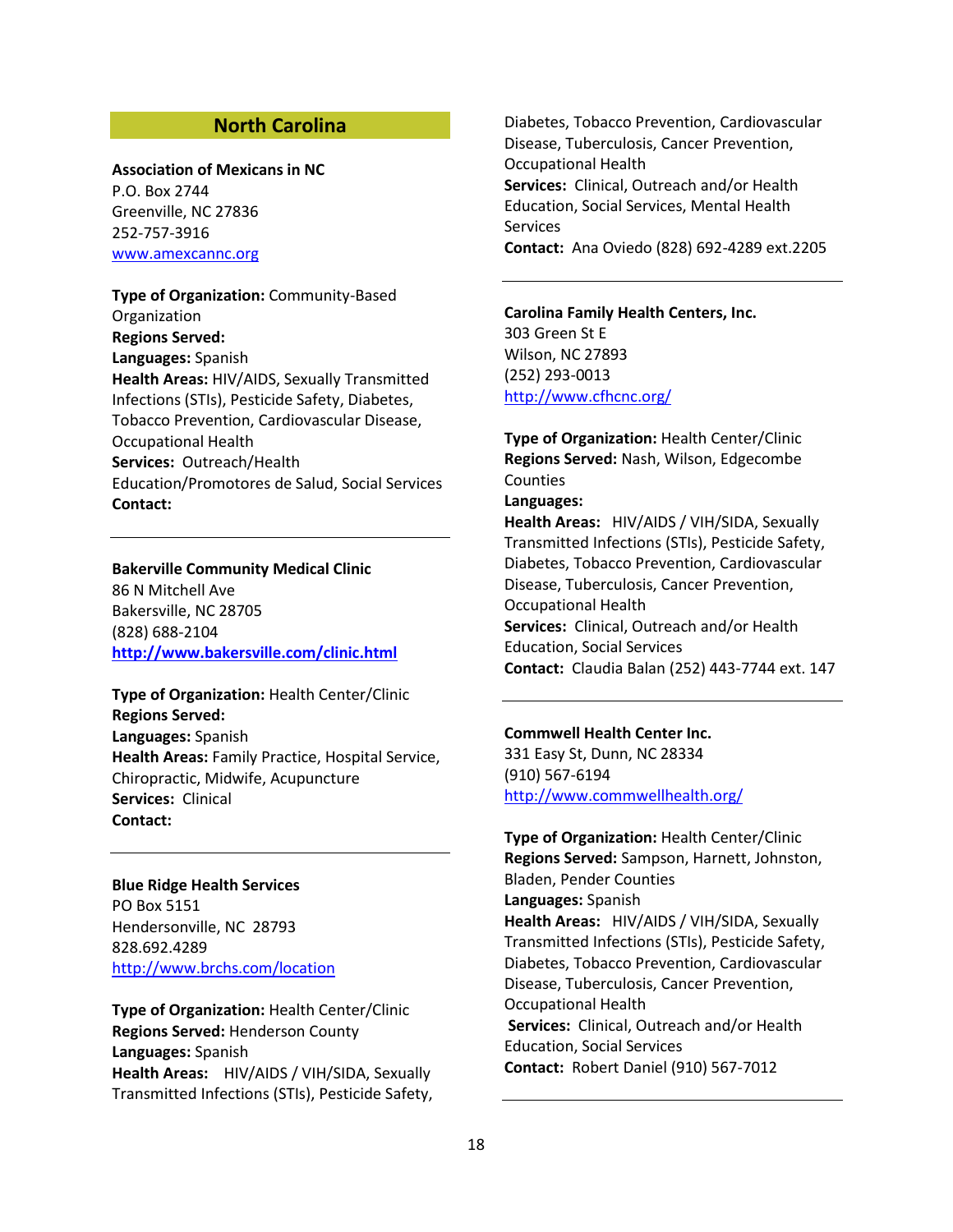### **Episcopal Farmworker Ministry** P.O. Box 160 Newton Grove, NC 28366 910-567-6917

[www.efwm.org](http://www.efwm.org/)

**Type of Organization:** Religious Organization **Regions Served:** Central and Eastern North Carolina **Languages: Spanish Health Areas: Services:** Outreach to Farmworkers Transportation and Referrals to Hospitals and Health Centers **Contact:**

### **Farmworker Health Program**

**of Ashe & Alleghany Counties**  115 Atwood Street, Ste 309 Sparta, NC 28675 336.372.1704 <http://www.ncfhp.org/>

### **Type of Organization:** Hospital **Regions Served:** Ashe, Alleghany Counties **Languages:** Spanish **Health Areas:** HIV/AIDS / VIH/SIDA, Sexually Transmitted Infections (STIs), Pesticide Safety, Diabetes, Tobacco Prevention, Cardiovascular Disease, Tuberculosis, Cancer Prevention, Occupational Health **Services:** Clinical, Outreach and/or Health Education, Social Services **Contact:** Debra Trulock (336) 372-1704

### **Forsyth County Department of Public Health**

799 Highland Ave Winston Salem, NC 27409 336-703-3181 <http://www.co.forsyth.nc.us/publichealth/>

**Type of Organization:** Health Department **Regions Served:** Forsyth County **Languages:** Spanish **Health Areas: HIV/AIDS, STIs**

**Services:** Outreach and Health Education, HIV/STI Counseling, Testing and Referral **Contact:** Jennifer Nall (HIV/STI Outreach and Prevention Supervisor POSSE) nalljl@forsyth.cc

### **Gateway Community Health Center, Inc.**

Migrant and Seasonal Farmworker Program Nuestra Casa de la Comunidad Hispana 510 S. Martin Luther King Dr. Elizabeth City, NC 27909 (252) 384-2651 **[http://www.albemarlehealth.org/facilities/gat](http://www.albemarlehealth.org/facilities/gateway-community-health-centers/) [eway-community-health-centers/](http://www.albemarlehealth.org/facilities/gateway-community-health-centers/)**

**Type of Organization:** Health Center/Clinic **Regions Served:** Pasquotank, Camden, Perquimans, Chowan, Currituck Counties **Languages:** Spanish **Health Areas:** HIV/AIDS / VIH/SIDA, Sexually Transmitted Infections (STIs), Pesticide Safety, Diabetes, Tobacco Prevention, Cardiovascular Disease, Tuberculosis, Cancer Prevention, Occupational Health, Nutrition **Services:** Clinical, Outreach, Health Education, Case Management, Interpretation, HIV Testing, TB testing, advocacy, tutoring program for grades K-5 **Contact:** Zary Ortiz (252) 384-2650

### **Good Samaritan Clinic**

305 West Union Street PO Box 822 Morganton, NC 28655 [http://www.gschaywood.org](http://www.gschaywood.org/)

**Type of Organization:** Health Center/Clinic **Regions Served:** Burke, Cleveland, Lincoln, Catawba Counties **Languages:** Spanish **Health Areas:** HIV/AIDS / VIH/SIDA, Sexually Transmitted Infections (STIs), Pesticide Safety, Diabetes, Tobacco Prevention, Cardiovascular Disease, Tuberculosis, Cancer Prevention, Occupational Health, Nutrition **Services:** Clinical, Outreach and/or Health Education, Social Services **Contact:** McKay Glasgow: (828) 448-9077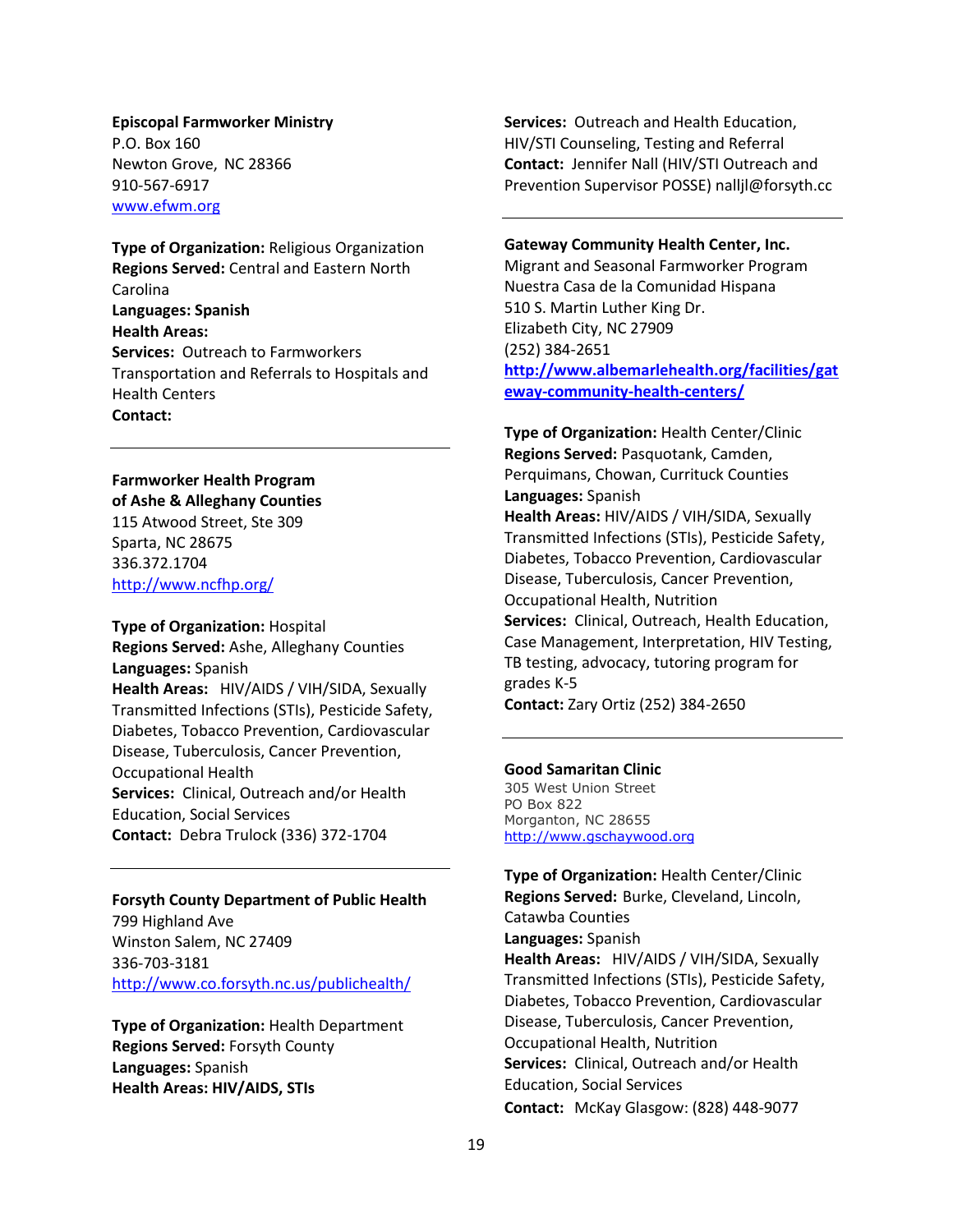### **Goshen Medical Center**

6 N US 421 Hwy Clinton, NC. (910) 592-1462. <http://www.goshenmedical.org/>

**Type of Organization:** Health Center/Clinic **Regions Served:** Duplin County **Languages:** Spanish **Health Areas:** HIV/AIDS / VIH/SIDA, Sexually Transmitted Infections (STIs), Pesticide Safety, Diabetes, Tobacco Prevention, Cardiovascular Disease, Tuberculosis, Cancer Prevention, Occupational Health **Services:** Clinical, Outreach and/or Health Education, Social Services **Contact:** Dr. Greg Bounds (910) 267-9997 ext 117

### **Greene County Health Care**

7 Professional Dr Snow Hill, NC (252) 747-8162 <http://www.greenecountyhealthcare.com/>

**Type of Organization:** Health Center/Clinic **Regions Served:** Greene, Pitt, Wayne, Lenoir, Edgecombe, Pamlico, Martin, Craven, Beaufort, Carteret, Duplin Counties

**Languages:** Spanish

**Health Areas:** HIV/AIDS / VIH/SIDA, Sexually Transmitted Infections (STIs), Pesticide Safety, Diabetes, Tobacco Prevention, Cardiovascular Disease, Tuberculosis, Cancer Prevention, Occupational Health

**Services:** Clinical, Outreach and/or Health Education, Social Services, Mental Health Services

**Contact:** Steve Davis (252) 747-407

#### **High Country Community Health**

126 Poplar Grove Connector Boone, NC 28607

(828) 264-6635 [http://www.highcountrycommunityhealth.com](http://www.highcountrycommunityhealth.com/)

**Type of Organization:** Health Center/Clinic **Regions Served:** Watauga, Avery, Caldwell, Wilkes Counties **Languages:** Spanish **Health Areas:** HIV/AIDS / VIH/SIDA, Sexually Transmitted Infections (STIs), Pesticide Safety, Diabetes, Tobacco Prevention, Cardiovascular Disease, Tuberculosis, Cancer Prevention, Occupational Health **Services:** Clinical, Outreach and/or Health Education, Social Services **Contact:** Susan Lane (828) 262-4651

#### **Kinston Community Health Center**

324 N Queen St Kinston, NC 28501 (252) 522-9202 <http://www.kinstonhealth.org/>

**Type of Organization:** Health Center/Clinic **Regions Served:** Lenoir County **Languages:** Spanish **Health Areas:** HIV/AIDS / VIH/SIDA, Sexually Transmitted Infections (STIs), Pesticide Safety, Diabetes, Tobacco Prevention, Cardiovascular Disease, Tuberculosis, Cancer Prevention, Occupational Health **Services:** Clinical, Outreach and/or Health Education, Social Services **Contact:** Anna Kinsey (252) 522-9800 ext 252

#### **Latino Commission on AIDS**

24 West, 25th Street, 9th Floor New York, NY 10010 Remote Office: Durham, NC <http://www.latinoaids.org/>

**Type of Organization:** Community-Based **Organization Regions Served: Languages: Health Areas:** HIV/AIDS, STIs, Hepatitis C **Services:** Outreach and Health Education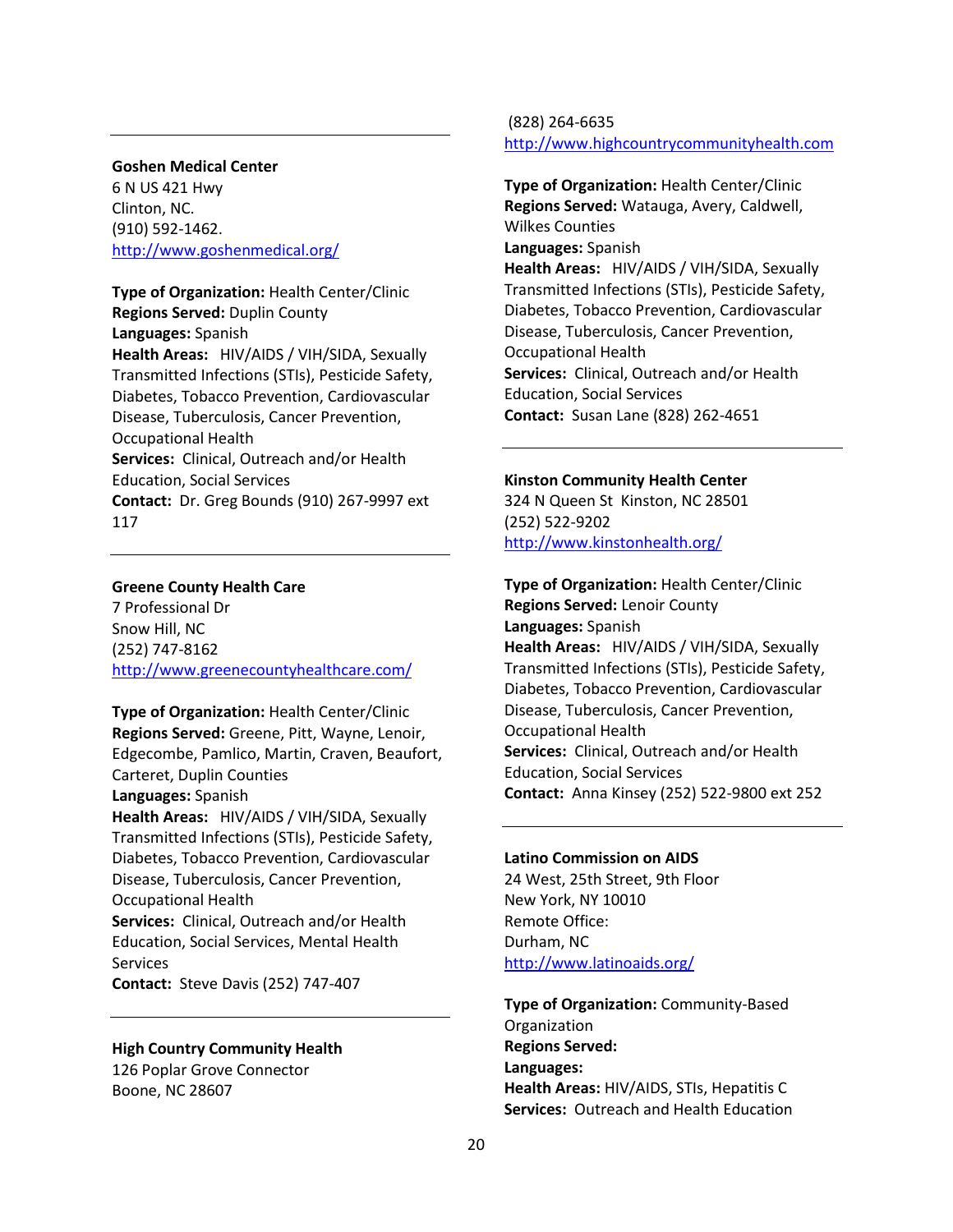**Contact:** Judith Montenegro (Director of Community Organizing for the Latinos in the Deep South) jmontenegro@latinoaids.org

### **NC Farmworkers Project**

1238 NC 50 South PO Box 352 Benson, NC 27504 919-894-7406 [http://www.ncproyecto.org/lang/en](http://www.ncproyecto.org/lang/en-us/contacto)[us/contacto](http://www.ncproyecto.org/lang/en-us/contacto)

### **Type of Organization:** Community-Based

Organization, Partners w/ Benson Area Medical Center (Health Center/Clinic) for clinical services **Regions Served:** Johnston, Harnett, Sampson, Duplin Counties

**Languages:** Spanish

**Health Areas:** HIV/AIDS, Sexually Transmitted Infections (STIs), Pesticide Safety, Diabetes, Tobacco Prevention, Cardiovascular Disease, Tuberculosis, Cancer Prevention, Occupational Health

**Services:** Clinical, Outreach and/or Health Education, Social Services **Contact:** Janeth Tapia (919) 894-7406

### **North Carolina Community Health Center Association**

2500 Gateway Centre Blvd., Suite 100 Morrisville, NC 27560 919-469-5701 919-469-1263 (fax) [www.ncchca.org](http://www.ncchca.org/)

**Type of Organization:** Technical/Capacity Building Assistance provider **Regions Served:** Serves all community health centers statewide and migrant community health centers in the Mid-Atlantic States including: North Carolina, South Carolina, Tennessee, Kentucky, Virginia, West Virginia, Maryland and Delaware. **Languages: Health Areas:**

**Services:** Training, Technical Assistance to comply with regulations for FQHCs. Policy and Advocacy at the state and federal levels. **Contact:**

### **Office of Rural Health and Community Care North Carolina Farmworker Health Program** 2009 Mail Service Center Raleigh,NC 27699-2009

919-733-2040 919-733-2981 (fax) [www.ncfhp.org](http://www.ncfhp.org/)

**Type of Organization:** Migrant Health Voucher Program within state agency **Regions Served:** North Carolina **Languages:** English, Spanish **Health Areas:** HIV/AIDS, Sexually Transmitted Infections (STIs), Pesticide Safety, Diabetes, Tobacco Prevention, Cardiovascular Disease, Tuberculosis, Cancer Prevention, Occupational Health

**Services:** Migrant Health Voucher Program **Contact:** Elizabeth Freeman Lambar (919) 733- 2040

#### **Pender County Health Department**

803 S Walker St Burgaw, NC 28425 (910) 259-1230 [http://www.pendercountync.gov/government/](http://www.pendercountync.gov/government/departments/healthdept/Home.aspx) [departments/healthdept/Home.aspx](http://www.pendercountync.gov/government/departments/healthdept/Home.aspx)

**Type of Organization:** Health Department **Regions Served:** Pender, South Sampson **Languages:** Spanish **Health Areas:** HIV/AIDS / VIH/SIDA, Sexually Transmitted Infections (STIs), Pesticide Safety, Diabetes, Tobacco Prevention, Cardiovascular Disease, Tuberculosis, Cancer Prevention, Occupational Health **Services:** Clinical, Outreach and/or Health Education, Social Services **Contact:** Natalie Hyatt (910) 257-6337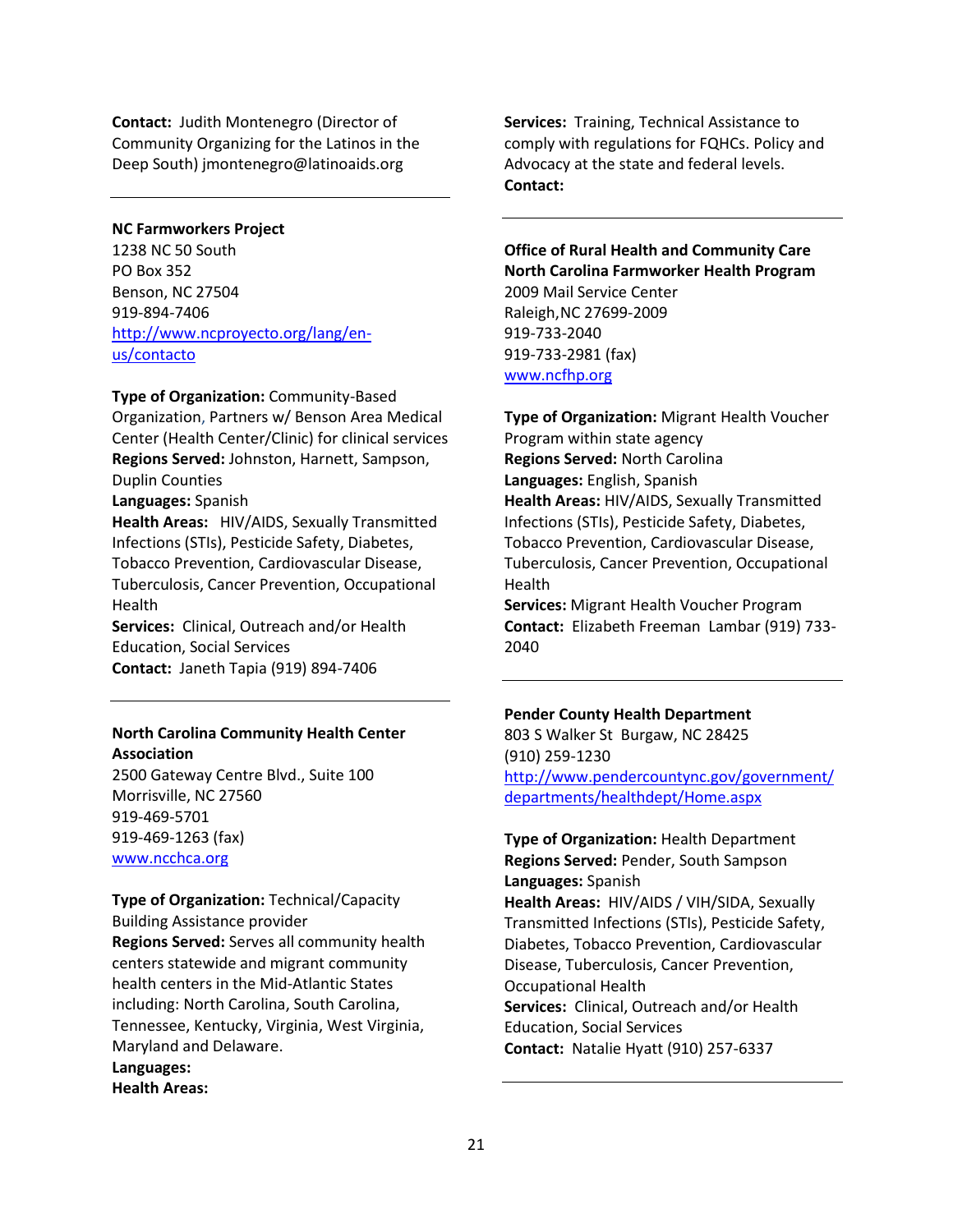#### **Piedmont Health Services**

7228 Pittsboro-Moncure Road P.O. Box 319 Moncure, NC 27559 Or 322 Main Street Prospect Hill, NC 27314 <http://www.piedmonthealth.org/>

#### **Type of Organization:** Health Center/Clinic

**Regions Served:** Alamance, Caswell, Chatham, Person, Orange, Randolph, Lee, Moore, Harnett Counties **Languages:** Spanish **Health Areas:** HIV/AIDS, Sexually Transmitted Infections (STIs), Pesticide Safety, Diabetes, Tobacco Prevention, Cardiovascular Disease, Tuberculosis, Cancer Prevention, Occupational Health **Services:** Clinical, Outreach and/or Health Education, Social Services **Contact:** Patricia Morales (336) 562-3311 (Prospect Hill) or (919) 542-4991 (Moncure)

### **Roanoke Chowan Community Health Center**

120 Health Center Drive Ahoskie, NC 27910 (252) 332-3548 <http://rcchc.org/>

**Type of Organization:** Health Center/Clinic **Regions Served:** Hertford, Gates, Northampton, Bertie Counties **Languages:** Spanish **Health Areas:** HIV/AIDS / VIH/SIDA, Sexually Transmitted Infections (STIs), Pesticide Safety, Diabetes, Tobacco Prevention, Cardiovascular Disease, Tuberculosis, Cancer Prevention, Occupational Health **Services:** Clinical, Outreach and/or Health Education, Social Services **Contact:** Hector Justiniani (252) 332-3548

**Robeson Health Care Corp.**  402 N Pine St Lumberton, NC 28358 (910) 739-1666 <http://www.rhcc1.com/>

**Type of Organization:** Health Center/Clinic **Regions Served:** Robeson, Hoke, Scotland, Bladen, Richmond, Columbus, Bladen, Brunswick Counties **Languages:** Spanish **Health Areas:** HIV/AIDS, Sexually Transmitted Infections (STIs), Pesticide Safety, Diabetes, Tobacco Prevention, Cardiovascular Disease, Tuberculosis, Cancer Prevention, Occupational **Health Services:** Clinical, Outreach and/or Health Education, Social Services, Mental Health **Services Contact:** Jose Miranda (910) 521-2816 (Pembroke) Guillermo Noguera (910) 207-6440 (Whiteville)

### **Rural Health Group**

2064 NC Highway 125 PO Box 640 Roanoke Rapids, NC 27870 252-536-5440 <http://www.rhgnc.org/>

**Type of Organization:** Health Center/Clinic **Regions Served:** Vance, Granville, Warren, Franklin Counties **Languages:** Spanish **Health Areas:** HIV/AIDS / VIH/SIDA, Sexually Transmitted Infections (STIs), Pesticide Safety, Diabetes, Tobacco Prevention, Cardiovascular Disease, Tuberculosis, Cancer Prevention, Occupational Health **Services:** Clinical, Outreach and/or Health Education, Social Services **Contact:** Stephanie Martinez (919) 339-2608

# **Student Action with Farmworkers**

1317 W. Pettigrew St. Durham, NC 27705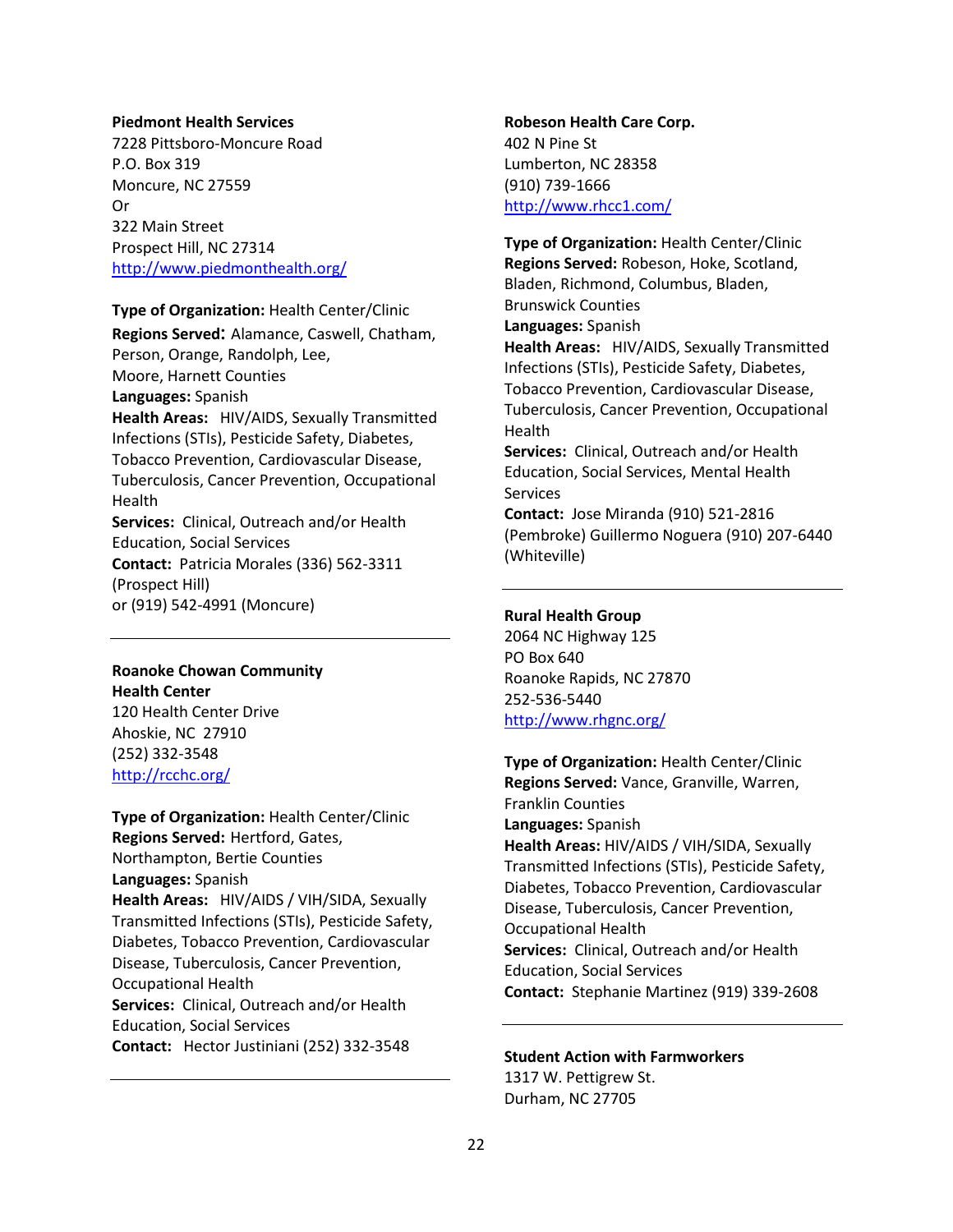### 919-660-3652 919-681-7600 (fax) [www.saf-unite.org](http://www.saf-unite.org/)

**Type of Organization:** Community-Based **Organization Regions Served:** Farmworkers in the Southeast, and with Students Nationally **Languages:** Spanish **Health Areas:** HIV/AIDS, Sexually Transmitted Infections (STIs), Pesticide Safety, Occupational Health, Green Tobacco Sickness, Poor Housing Conditions, Heat Stress **Services:** Outreach/Health Education/Promotores de Salud **Contact:** Laxmi Haynes (919) 660-3652

### **Surry County Health & Nutrition Center**

118 Hamby Rd Dobson, NC 27017 (336) 366-8325 <http://www.surry.com/>

**Type of Organization:** Health Department **Regions Served:** Surry, Stokes, Yadkin, Davie, Wilkes Counties **Languages:** Spanish **Health Areas:** HIV/AIDS,, Sexually Transmitted Infections (STIs), Pesticide Safety, Diabetes, Tobacco Prevention, Cardiovascular Disease, Tuberculosis, Cancer Prevention, Occupational Health **Services:** Clinical, Outreach and/or Health

Education, Social Services **Contact:** Dida El-Sourady (336) 401-0399

**Toe River Health District/ Yancey County Health Dept.**  61 Greenwood Road Spruce Pine, NC 28777 Phone (828) 765-2239 <http://trhd.dst.nc.us/>

**Type of Organization:** Health Department **Regions Served:** Yancey, Madison, Mitchell, McDowell COunties

#### **Languages:** Spanish

**Health Areas:** HIV/AIDS, Sexually Transmitted Infections (STIs), Pesticide Safety, Diabetes, Tobacco Prevention, Cardiovascular Disease, Tuberculosis, Cancer Prevention, Occupational Health

**Services:** Clinical, Outreach and/or Health Education, Social Services **Contact:** Silvia Peterson (828) 208-0215

### **Vecinos Farmworker Health Program, Inc** P. O. Box 246 Beaufort, NC 28516 252-269-9756 888-329-8346 <http://www.ncfhp.org/>

**Type of Organization:** Mobile Medical Service **Regions Served:** Carteret, Craven, Pamlico, Jones Counties **Languages:** Spanish **Health Areas:** Pesticide Safety, Diabetes, Tobacco Prevention, Cardiovascular Disease, Occupational Health, Family Medicine **Services:** Clinical, Outreach/Health Education **Contact:** Nathan Dollar (828) 400-3675

### **Wake Co. Human Services**

150 Cornerstone Dr. Suite 100 Cary, NC 27511 19-463-8445 [http://www.wakegov.com/humanservices/Page](http://www.wakegov.com/humanservices/Pages/default.aspx) [s/default.aspx](http://www.wakegov.com/humanservices/Pages/default.aspx)

**Type of Organization:** Health Department **Regions Served:** Wake, Franklin, Harnett Counties **Languages:** Spanish **Health Areas:** HIV/AIDS / VIH/SIDA, Sexually Transmitted Infections (STIs), Pesticide Safety, Diabetes, Tobacco Prevention, Cardiovascular Disease, Tuberculosis, Cancer Prevention, Occupational Health **Services:** Clinical, Outreach and/or Health Education, Social Services **Contact:** Kadi Hodges (919) 557-1008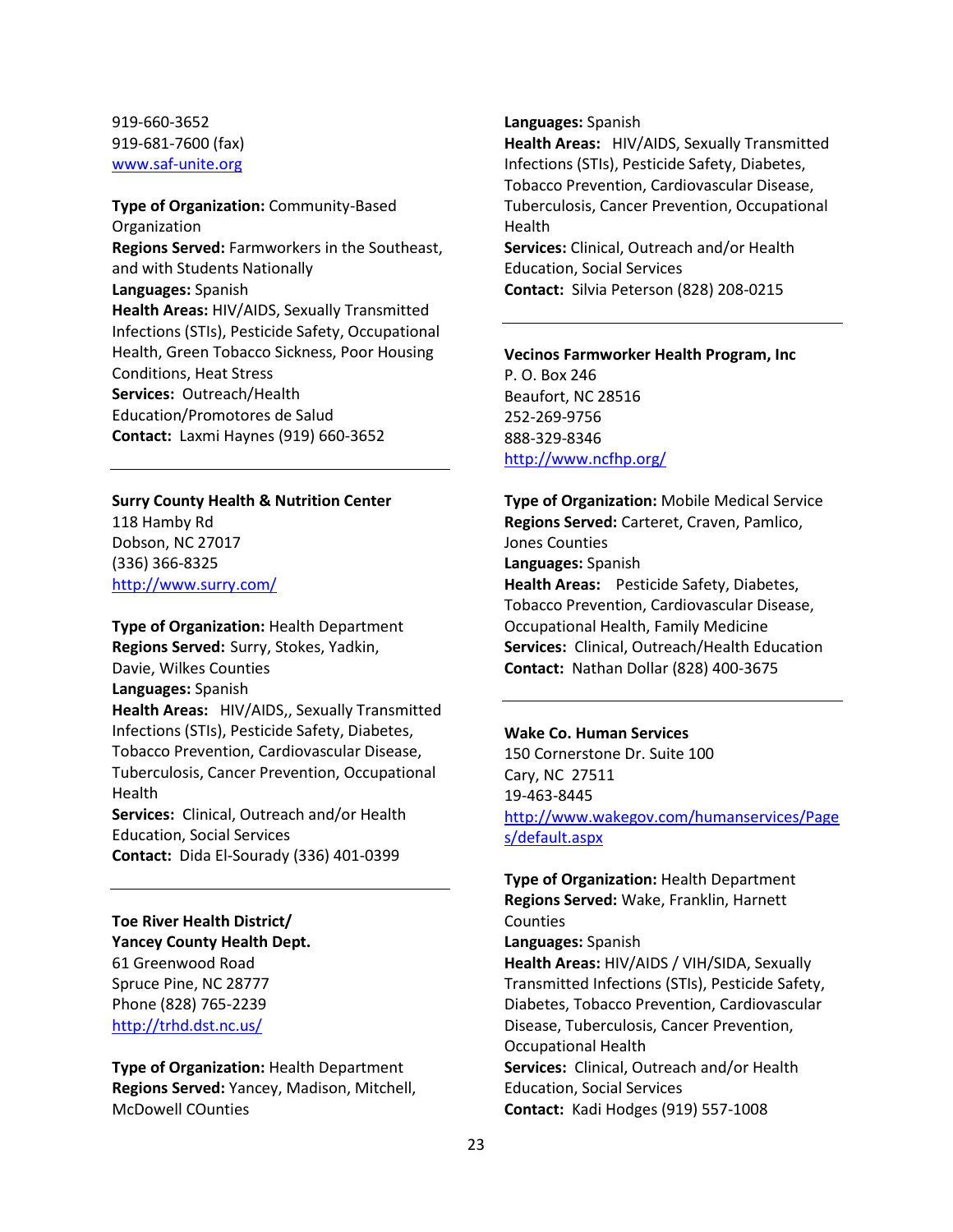### **Western North Carolina AIDS Project**

552 Fairview Rd. Asheville, NC 28803 (828) 252-7489 <http://www.wncap.org/>

### **Type of Organization:** Community-Based Organization **Regions Served: Languages: Spanish Health Areas:** HIV/AIDS, STIs **Services:** Outreach and/or Health Education, Social Services **Contact:** Lorena I. Flores (Latino Outreach Worker) lflores@wncap.org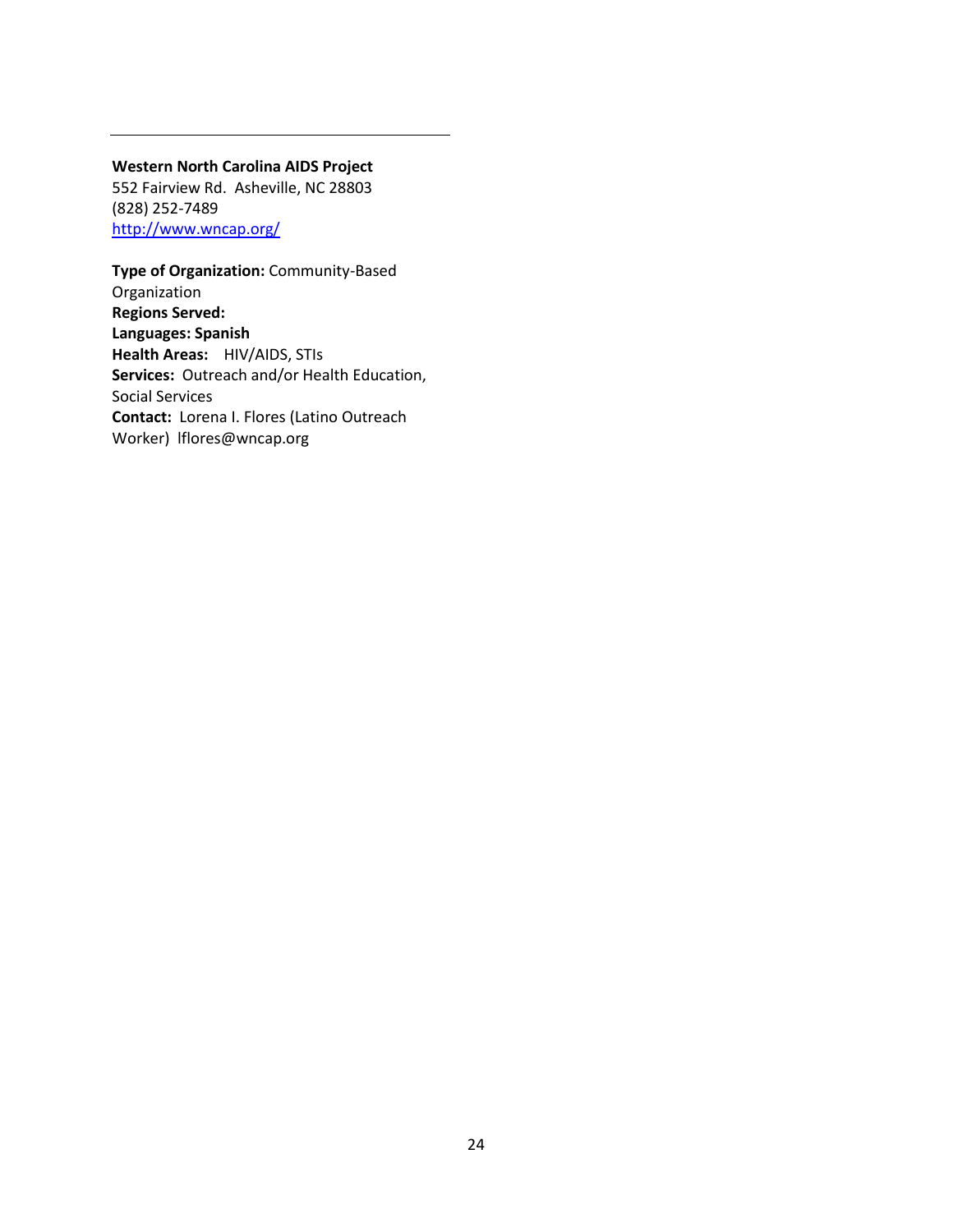### **Oregon**

**Benton County Community Health Centers** Public Service Bldg., 530 NW 27th Street

Corvallis, OR 97330 (541) 766-6835 <http://www.co.benton.or.us/healthcenter>

**Type of Organization:** Health Center/Clinic **Regions Served: Languages:** Spanish **Health Areas: Services:** Clinical **Contact:** Fabiola Sandoval

**Cascade AIDS Project** 208 Southwest Fifth Avenue, Suite 800 Portland, Oregon 97204 <http://cascadeaids.org/>

**Type of Organization:** Community-Based Organization **Regions Served: Languages:** Spanish **Health Areas:** HIV/AIDS, Sexually Transmitted Infections (STIs) **Services:** Clinical, Outreach/Health Education, Social Services, Prevention Services **Contact:** Boone Kizer (Bilingual HIV Prevention Specialist) bkizer@cascadeaids.org

**Clackamas County Public Health Division - Public Service Building and Administrative Offices**

2051 Kaen Road, Ste. 367 Oregon City, OR 97045- (503) 742-5300 <http://www.clackamas.us/publichealth/>

**Type of Organization: Regions Served: Languages:** Spanish **Health Areas: Services: Contact:** Janelle McLeod **Columbia River Community Health Services** P.O. Box 397/ 201 SW Kinkade Road Boardman, OR 97818 (541) 481-7212 [http://www.crchs.net](http://www.crchs.net/)

**Type of Organization:** Health Center/Clinic **Regions Served: Languages:** Spanish **Health Areas:** Acute Primary Care, Women's Health, Family Planning, Dental and Prenatal services, Occupational Health **Services:** Promotores de Salud (community outreach worker) Transportation, Case Coordination, Referrals, Health Education, Community Outreach, Well Child Examinations, Sports Physicals, Oregon Health Plan Eligibility Assistance, Lab and X-ray Procedures

### **Contact:** Maria Romero

**La Clinica del Carino Family Health Care Center** 849 Pacific Avenue Hood River, OR 97031- (541) 386-6380 [http://www.laclinicadelcarino.org](http://www.laclinicadelcarino.org/)

**Type of Organization:** Health Center/Clinic **Regions Served: Languages:** Spanish **Health Areas: Services:** Clinical **Contact:** 

**La Clinica del Valle** 3617 South Pacific Highway Medford, OR 97501- (541) 535-6239 [http://www.lcdv.org](http://www.lcdv.org/)

**Type of Organization:** Health Center/Clinic **Regions Served: Languages:** Spanish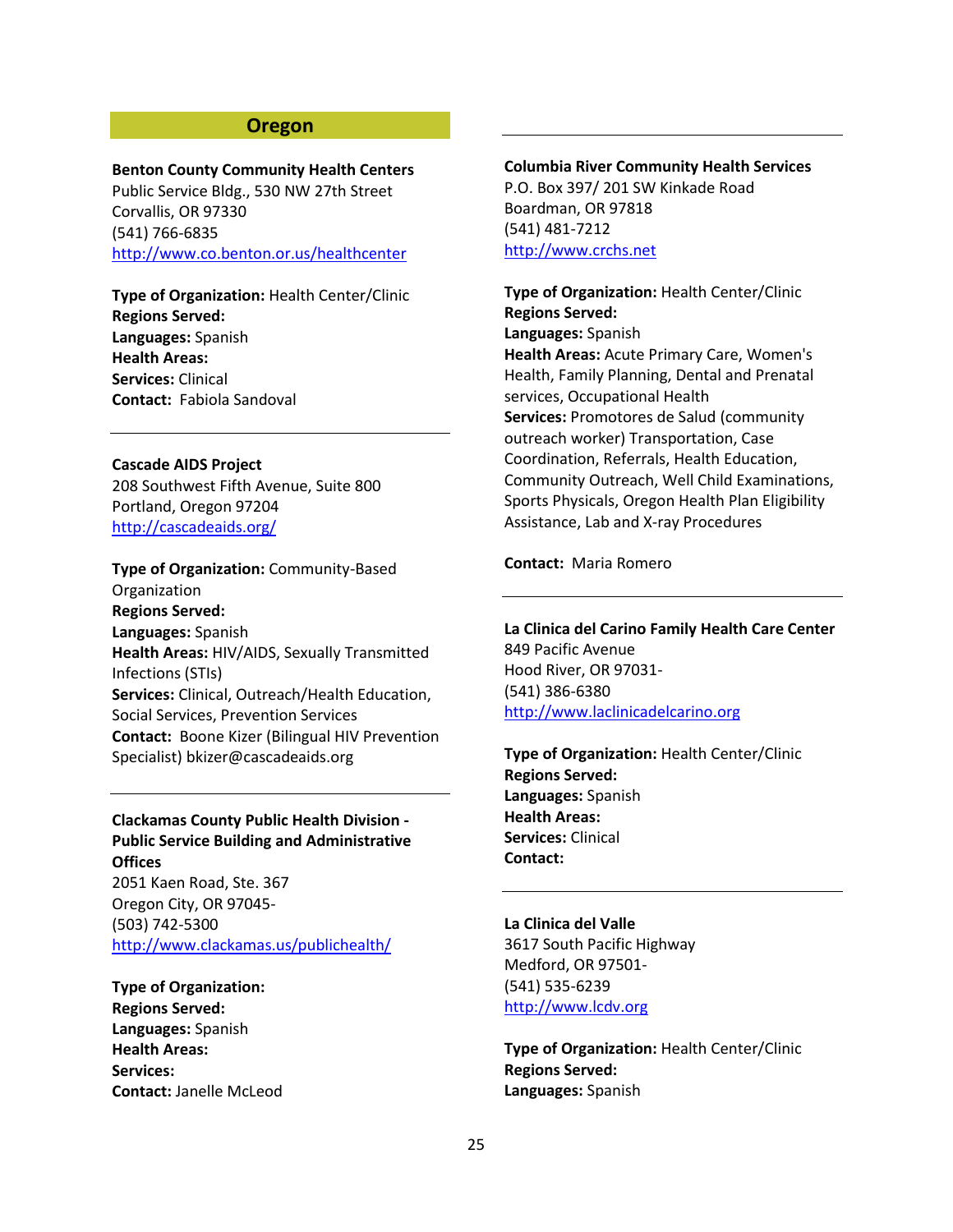**Health Areas:** Adolescent care, Birth control, Cervical cancer vaccinations, Children's health, Chronic-Condition Care, Delivery Services, Depression, Drug and Alcohol, Family Medical Care, Family Planning, Gynecology, **Services:** Clinical, Behavioral Health, Community Outreach, Mobile Medical/Dental CenteringPregnancy® program, Lab services, Libido issues treatment, Obstetric Ultrasounds, Pain case management, Perimenopause Management, Physical Exams, Pregnancy Testing, Prenatal care, School-based care Sexually Transmitted Infection Treatment Surgical services, Vasectomies, Well-woman Exams, Lactation education **Contact:** Brenda Johnson

**Douglas County Public Health** 621 W Madrone Roseburg, OR 97470 <http://www.co.douglas.or.us/health/ph/>

**Type of Organization:** Health Department **Regions Served:** Douglas County **Languages:** Telephone interpretation in all languages

**Health Areas:** HIV/AIDS, Sexually Transmitted Infections (STIs), Tobacco Prevention, Tuberculosis, WIC, Immunizations, Prenatal Care, Parenting, Environmental Health **Services:** Clinical, Outreach/Health Education, Social Services, Mental Health Services **Contact:** Karen Vian (Communicable Disease and Immunization Program Manager) kpvian@co.douglas.or.us

### **Eastern Oregon Center for Independent Living (EOCIL)** 322 SW 3rd Street

Pendleton, OR 97801 541-276-1037 <http://www.eocil.org/>

**Type of Organization:** Community-Based Organization

**Regions Served:** Baker, Gilliam, Grant, Harney, Malheur, Morrow, Sherman, Umatilla, Union, Wallowa, Wasco and Wheeler **Languages:** German, some Portuguese, Spanish **Health Areas:** HIV/AIDS, Diabetes, Tobacco Prevention, Cardiovascular Disease,

Tuberculosis, All physical and mental disabilities, serving seniors and all people with disabilities

**Services:** Outreach/Health Education, Social Service, Disability Advocacy Center for all ages without fees

**Contact:** Heidi Eidler (Director of Programs and Services) heidieidler@eocil.org

### **Educate Ya, Inc.**

200 NE 20th Ave., Suite 10 Portland, OR 97232 503-238-5790 <http://www.educateya.org/>

**Type of Organization:** Community-Based **Organization Regions Served: Languages:** Spanish **Health Areas:** HIV/AIDS, Sexually Transmitted Infections (STIs) **Services:** Outreach/Health Education **Contact:** Rafael Arellano-Barrera (Executive Director) rarellano@educateya.org

### **Mosaic Medical**

409 NE Greenwood Ave. Ste 101 Bend, OR 97701 541.617.5385 [http://www.mosaicmedical.org](http://www.mosaicmedical.org/)

**Type of Organization:** Health Center/Clinic **Regions Served:** Prineville, Bend, Madras, Crook, Lynch **Languages:** on site Spanish, additional languages through phone interpretation **Health Areas: Services: Clinical Contact:** Megan Haase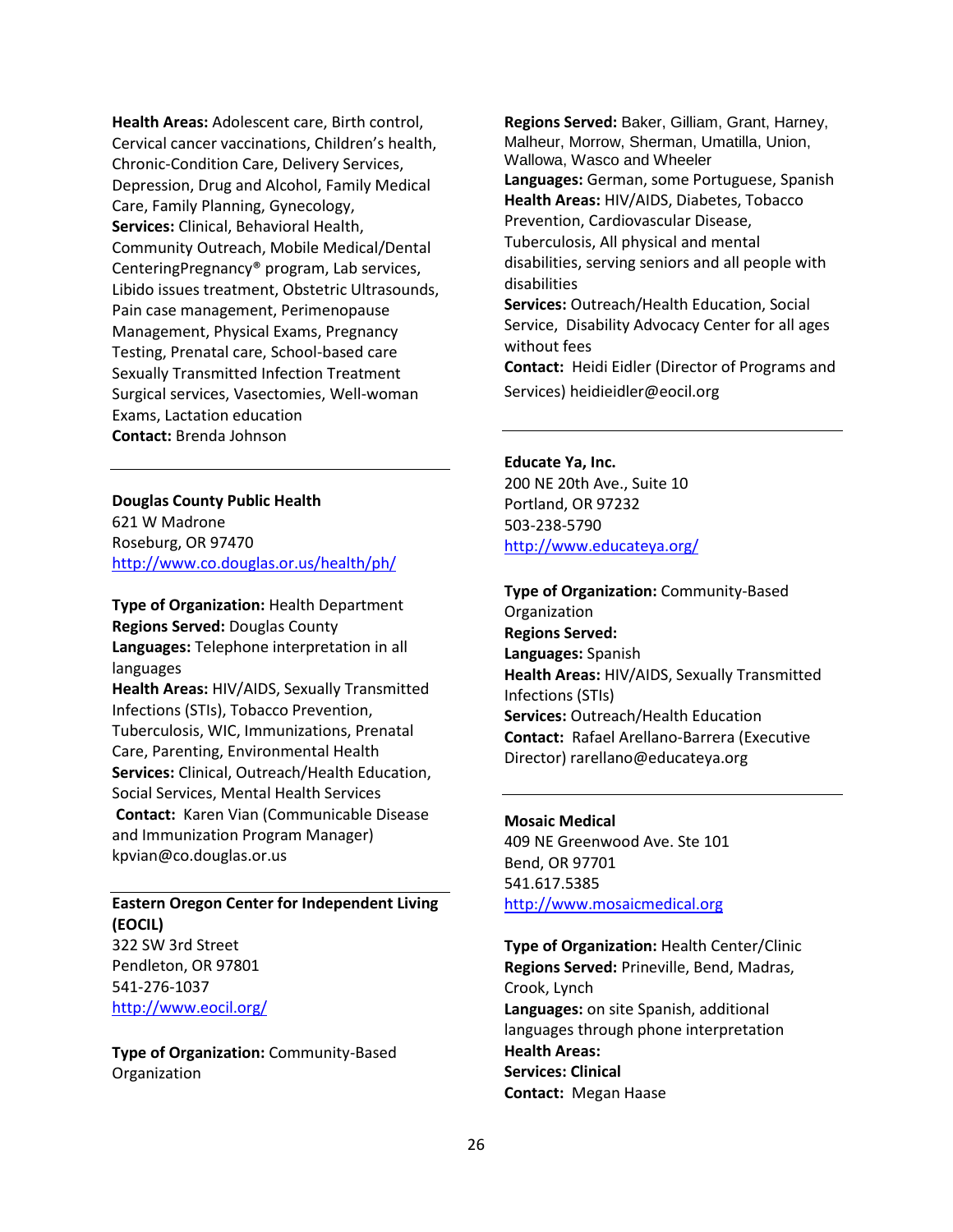### **Multnomah County Public Health, STD, HIV, Hepatitis C Program** 426 SW Stark St, 6th floor

Portland, Oregon 503-988-3775 <http://web.multco.us/health>

**Type of Organization:** Health Department **Regions Served:** Multnomah County **Languages:** English, Spanish, other languages per request **Health Areas:** STDs, HIV, Hepatitis C **Services:** Outreach and Health Education, HIV/STI Counseling, Testing and Referral **Contact:** Molly Franks (503) 806-3946

### **Neighborhood Health Center**

17070 SE McLoughlin Blvd Portland, OR 97267 (503) 305-6282 <http://www.healthcenteror.org/>

### **Type of Organization:** Health Center/Clinic **Regions Served:**

**Languages:** English, Spanish, other translations per request

**Health Areas:** Primary care and family medicine, Preventative and restorative dental services, Preventative care, Immunizations Acute and chronic care services, Pre-natal and OB/GYN care, Referrals for hospitalizations and specialty care,

**Services:** Clinical, Health education, Health promotion and disease prevention (HPDP), Medication access, Case management, Referrals to other medical and social service agencies **Contact:** 

### **Virginia Garcia Memorial Health Center**

328 W. Main Street, Second Floor P.O. Box 568 Cornelius, OR 97113 Hillsboro, OR 97124

(503) 352-8610 [http://www.virginiagarcia.org](http://www.virginiagarcia.org/)

**Type of Organization**: Health Center/Clinic **Regions Served**: **Languages**: **Health Areas:** Primary Care, Dental, Vision, Pharmacy, **Services:** Clinical, Outreach, Behavioral Health, Padres con Iniciativa / Parents with Initiative **Contact:** Gil Munoz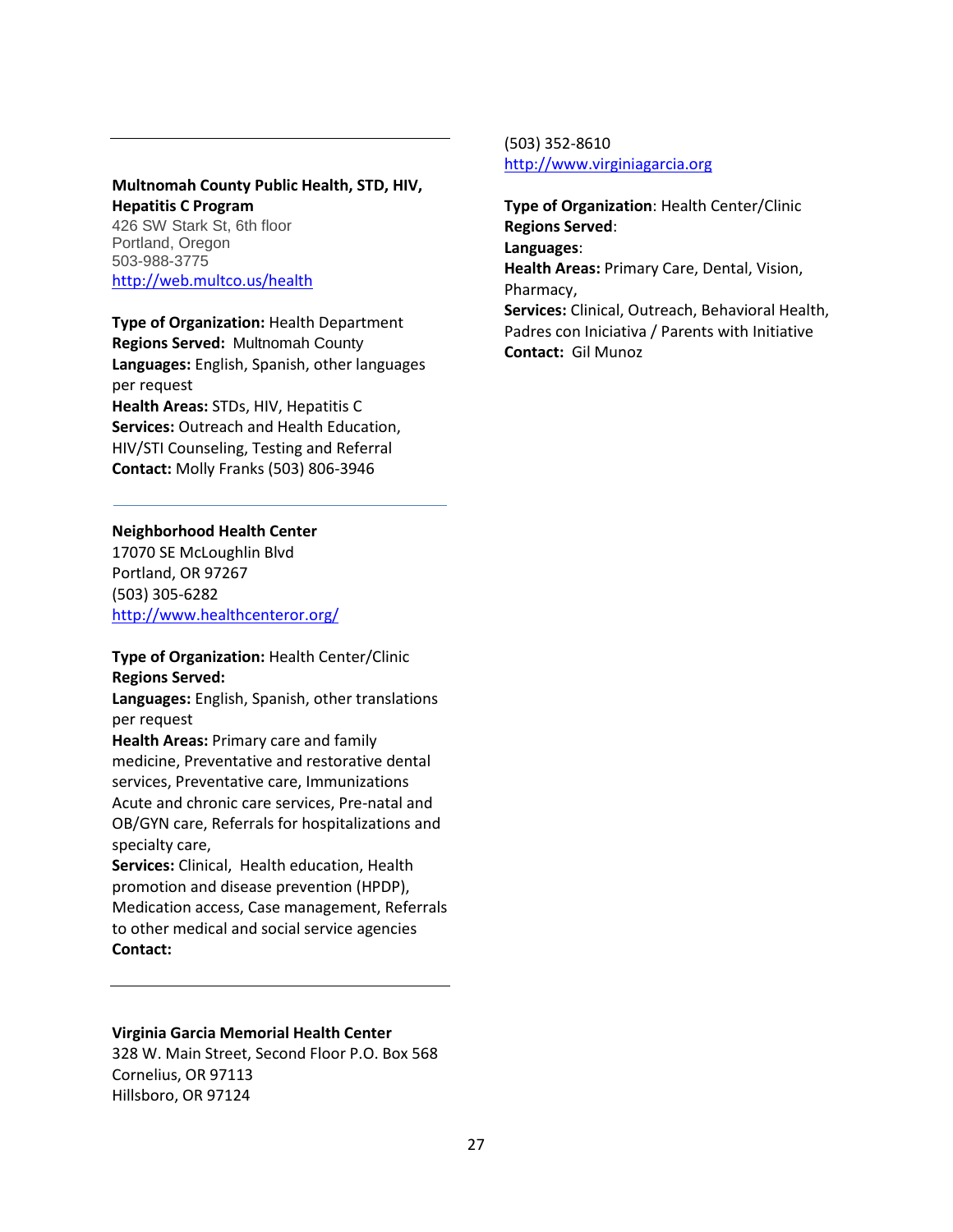### **Texas**

#### **AIDS ARMS**

351 W. Jefferson Blvd, Dallas, TX 75211 214-9515191 <http://www.aidsarms.org/>

**Type of Organization:** Community-Based **Organization Regions Served: Languages:** Spanish **Health Areas:** HIV/AIDS, Sexually Transmitted Infections (STIs) **Services:** Clinical, Outreach/Health Education, Social Services, **Contact:** Juan Gomez (Linkage to care) juan.gomez@aidsarms.org

### **Brownsville Community Health Center (BCHC)**

2137 East 22nd Street Brownsville, TX 78521- (956) 548-7400 [http://www.brownsvillechc.com](http://www.brownsvillechc.com/)

**Type of Organization:** Health Center/Clinic **Regions Served:** Brownsville **Languages:** Spanish **Health Areas:** HIV/AIDS, Pesticide Safety, Diabetes, Tuberculosis, Cancer Prevention, Occupational Health **Services:** Clinical, Outreach/Health **Contact:** Emily Alpert

#### **Centro de Salud Familiar La Fe, Inc -**

Administrative Offices 1314 E. Yandell Dr. El Paso, TX 79902 (915) 534-7979 [http://www.lafe-ep.org](http://www.lafe-ep.org/)

**Type of Organization:** Health Center/Clinic **Regions Served: Languages:** Spanish

**Health Areas:** Gynecology, HIV Testing, Treatment, and Counseling, Internal Medicine. Obstetrics, Pediatrics, Perinatal Care, Podiatry, Diagnosis and Treatment, Oral Examination, Prophylactics, Restorative Services **Services:** Preventive Services and Education **Contact:** Connie Reyes

# **Community Action Council of South Texas (CACST)**

510 East Eisenhower St./ P.O. Box 98 Rio Grande City, TX 78582- (956) 487-2585 [http://www.cacst.org](http://www.cacst.org/)

**Type of Organization: Regions Served: Languages: Health Areas: Services: Contact:** 

### **Community Health Centers of Lubbock** 1318 Broadway, Suite 5 Lubbock, TX 79401- (806) 765-2611 [http://www.chclubbock.org](http://www.chclubbock.org/)

**Type of Organization:** Health Center/Clinic **Regions Served: Languages: Health Areas:** Children's Medical, Adult Medical, Women's Health, Eye Care, Children's Dental, Adult Dental, Senior, Mental Health **Services:** Outreach, Medical Mobile Unit, Dental Mobile Unit Healthy Kids Club **Contact:** Liz Lopez

### **Community Health Development, Inc** 201 South Evans Street Uvalde, TX 78801- (830) 278-5604 [http://www.chdi4health.org](http://www.chdi4health.org/)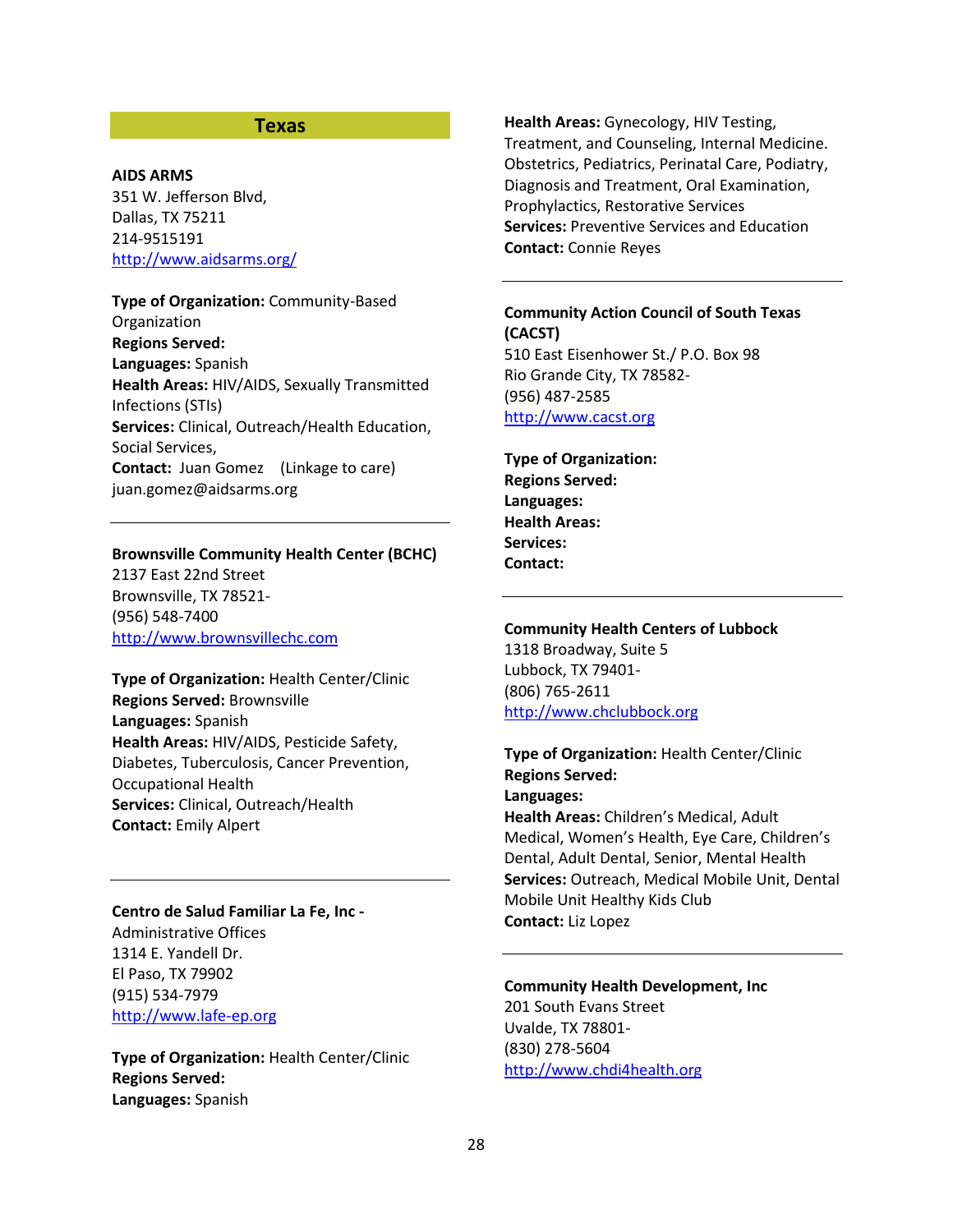**Type of Organization: Regions Served: Languages:** Spanish, other languages through interpreters as needed **Health Areas:** HIV Testing, Medical Care, Dental Care, Immunization **Services:** Exercise and Fitness, Mental Care, Behavioral Care, Laboratory Services, X-Ray Services, Pharmacy, Billing, Health Records, Uvalde County Indigent Health Care Program, Women's Health, Family Planning, **Contact:** 

### **Cross Timbers Health Clinics, Inc** 1100 West Reynosa De Leon, TX 76444- (254) 893-5895

[http://www.crosstimbersinc.org](http://www.crosstimbersinc.org/)

**Type of Organization:** Health Center/Clinic **Regions Served: Languages: Health Areas: Services: Contact:** Karol Wilhelm

#### **Gateway Community Health Center, Inc**

P.O. Box 3397 /1515 Pappas Street Laredo, TX 78041- (800) 440-7776 (956) 795-8100 [http://www.gatewaychc.com](http://www.gatewaychc.com/)

**Type of Organization:** Health Center/Clinic **Regions Served:**

**Languages:** 

**Health Areas:** Primary Care, Pediatric Care, Immunization, Obstetrical care, Gynecological Care, Family Planning, STD testing, Cervical Cancer and Breast Cancer Screening **Services:** Clinical, Health Education **Contact:** Migrant Contact: Karol Wilhelm

**Migrant Clinicians Network, Inc.** 1001 Land Creek Cove

Austin, TX 78716 www.migrantclinician.org 512-327-2017 512-327-0719 (fax) <http://www.migrantclinician.org/>

**Type of Organization:** Technical/Capacity Building Assistance Provider **Regions Served:** International **Languages:** Spanish, Creole, Portuguese, and others through interpreter lines **Health Areas:** HIV/AIDS, Pesticide Safety, Diabetes, Tuberculosis, Cancer Prevention, Occupational Health, Prenatal care, and other Chronic Conditions **Services:** Clinical, Outreach/Health Education/Promotores de Salud, Training and Technical Assistance, Global Patient Navigation, Transfer and Management of medical records **Contact:** Ricardo Garay Health (Network Manager Health Network) rgaray@migrantclinician.org

### **Mount Enterprise Community Health Clinic** 106 W Rusk Street Mount Enterprise, TX 75681 (903) 822-3076

[http://www.tachc.org/center/mt-enterprise](http://www.tachc.org/center/mt-enterprise-community-health-clinic)[community-health-clinic](http://www.tachc.org/center/mt-enterprise-community-health-clinic)

**Type of Organization:** Health Center/Clinic **Regions Served: Languages: Health Areas: Services: Contact:**

**National Center for Farmworker Health** 1770 FM 967 Buda, TX 78610 512.312.8700 512.312.8600 (fax) [www.ncfh.org](http://www.ncfh.org/)

**Type of Organization:** Non-Profit **Regions Served:** Nationwide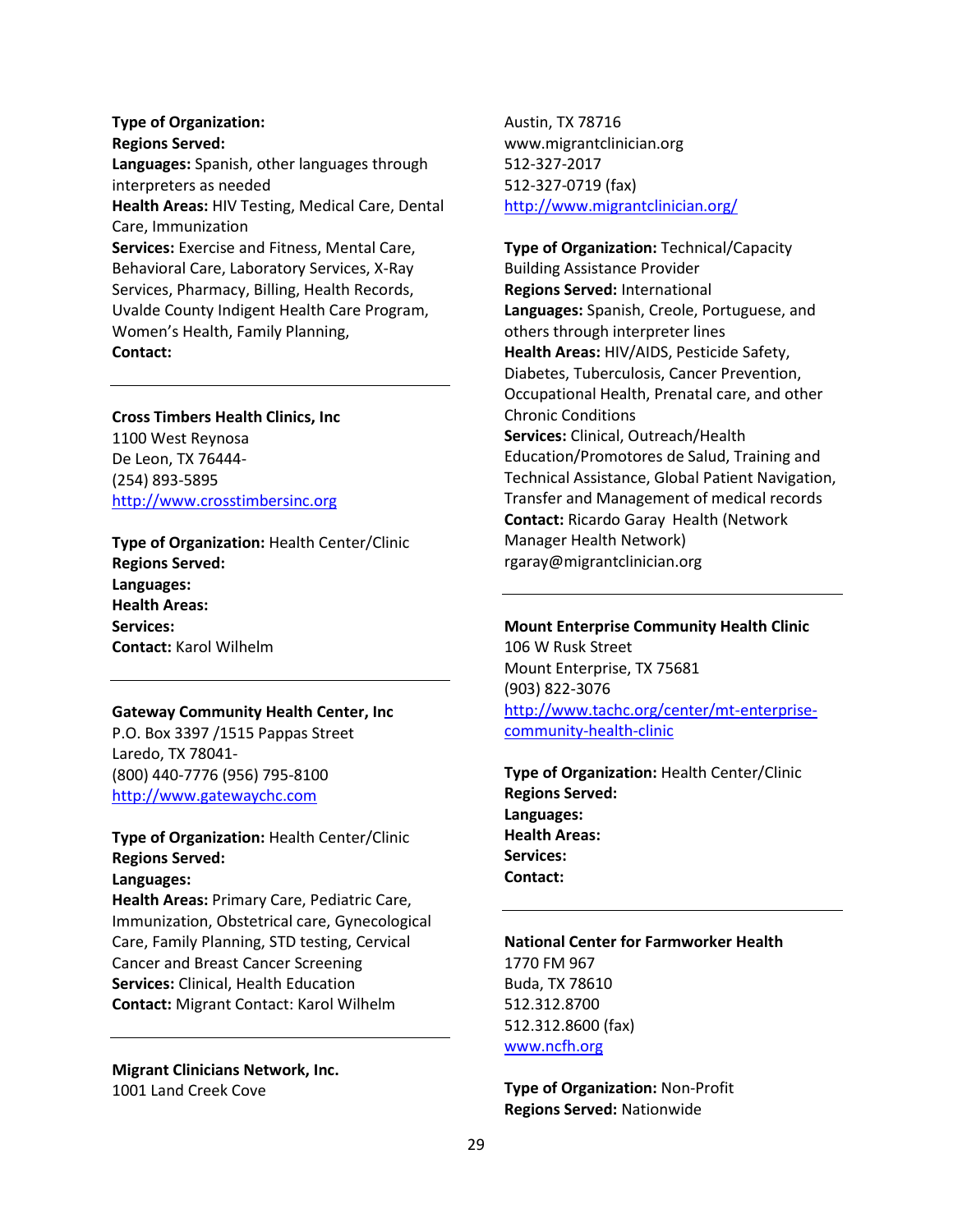#### **Languages:** Spanish

**Health Areas:** Farmworker Health in General **Services:** providing information services, training and technical assistance to community and migrant health centers, organizations, universities, researchers, and individuals involved in farmworker health. **Contact:** 

### **Nuestra Clinica del Valle, Inc**

801 West 1st Street San Juan, TX 78589- (956) 787-8915 [http://www.nuestraclinicadevalle.com](http://www.nuestraclinicadevalle.com/)

**Type of Organization:** Health Center/Clinic **Regions Served: Languages: Health Areas: Services: Contact:** Lucy Ramirez

**Presidio County Health Services, Inc.** P.O. Box 600 Cotulla, TX 78014- (830) 879-3047

**Type of Organization:** Clinic/Health Center **Regions Served: Languages:** Spanish **Health Areas: Services:** Clinical **Contact:** Elva Torres

#### **Regence Health Network (RHN)**

2801 West Eight Street Plainview, TX 79072- (806) 293-8561 Migrant Contact: Paul Coronado [http://www.regencehealth.net](http://www.regencehealth.net/)

**Type of Organization:** Health Network **Regions Served: Languages:** 

**Health Areas: Services: Contact:** Paul Coronado

**South Plains Rural Services, Inc.** 1000 FM 300 Levelland, TX 79336- (806) 894-7842 [http://www.sprhs.org](http://www.sprhs.org/)

**Type of Organization:** Health Center/Clinic **Regions Served: Languages: Health Areas: Services:** Clinical **Contact:** 

#### **South Texas Rural Health Services, Inc**

611 Thornton P.O. Box 599 Cotulla, TX 78014- (830) 879-3047 Migrant Contact: Nora Tellez [http://www.tachc.org](http://www.tachc.org/)

**Type of Organization:** Private, Non-Profit Membership Association **Regions Served:** Texas **Languages:** Spanish **Health Areas: Services:** Advocacy, Community Development, Outreach, Policy and Research, Health Information Technology **Contact:**

### **Su Clinica Familiar**

1706 Treasure Hills Blvd. Harlingen, TX 78550- (956) 365-6000 [http://www.suclinica.org](http://www.suclinica.org/)

**Type of Organization:** Health Center/Clinic **Regions Served: Languages:** Spanish